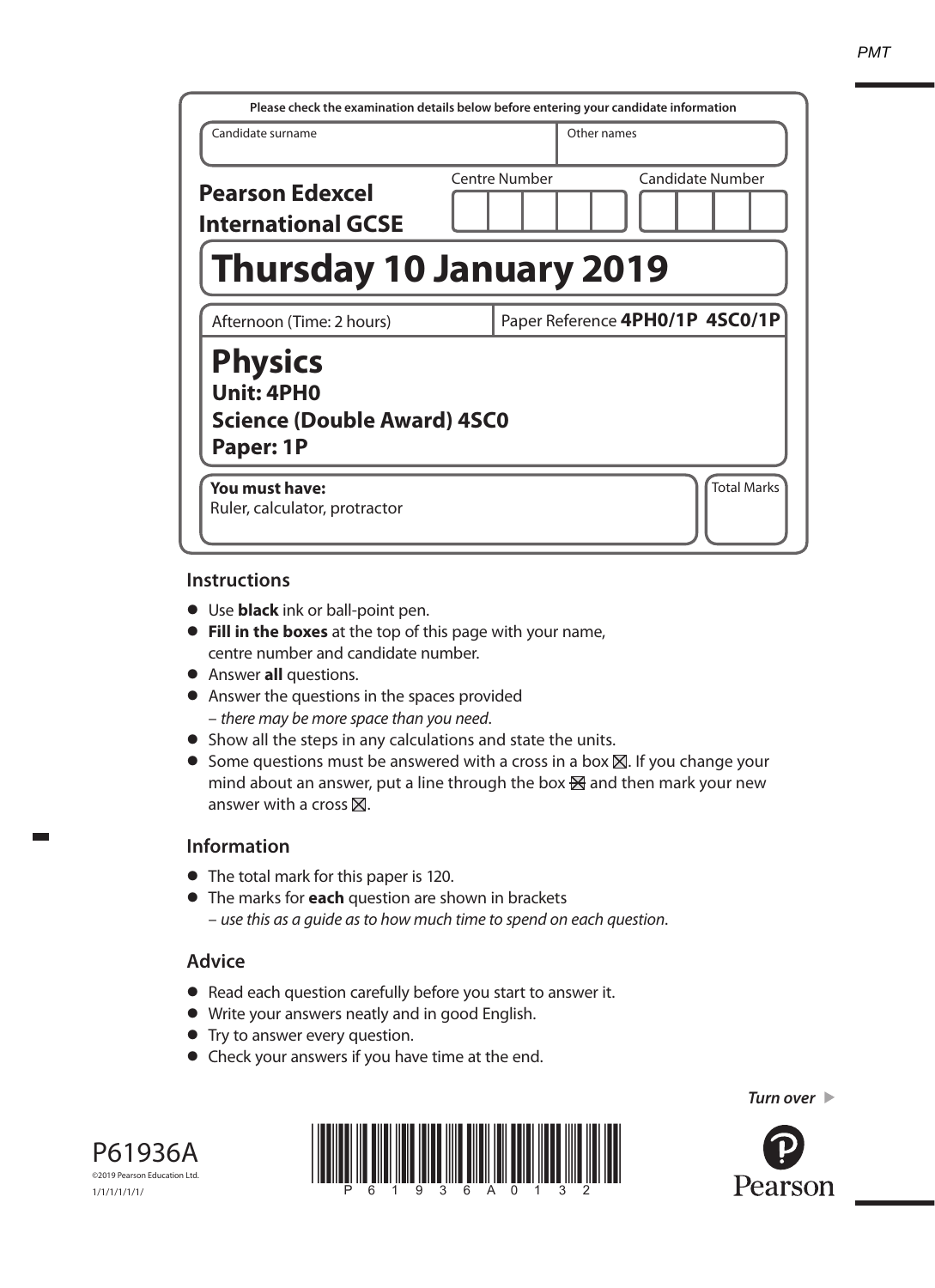**DO NOTE:** 

**DOMOTWRITE MYHEAREA** 

**DO NOTE:** 

**OOMOTIVITIE INTERNATIONS** 

**DO NOTE:** 

DO NOTWRITE IN THIS AREA

### **EQUATIONS**

You may find the following equations useful.

| energy transferred = current $\times$ voltage $\times$ time                    | $E = I \times V \times t$             |
|--------------------------------------------------------------------------------|---------------------------------------|
| pressure $\times$ volume = constant                                            | $p_1 \times V_1 = p_2 \times V_2$     |
| $frequency = \frac{1}{time period}$                                            | $f=\frac{1}{T}$                       |
| $power = \frac{work \, done}{time \, taken}$                                   | $P = \frac{W}{t}$                     |
| energy transferred<br>$power = \frac{1}{time taken}$                           | $P = \frac{W}{t}$                     |
| orbital speed = $\frac{2\pi \times \text{orbital radius}}{\text{time period}}$ | $v = \frac{2 \times \pi \times r}{T}$ |

Where necessary, assume the acceleration of free fall,  $g = 10 \text{ m/s}^2$ .

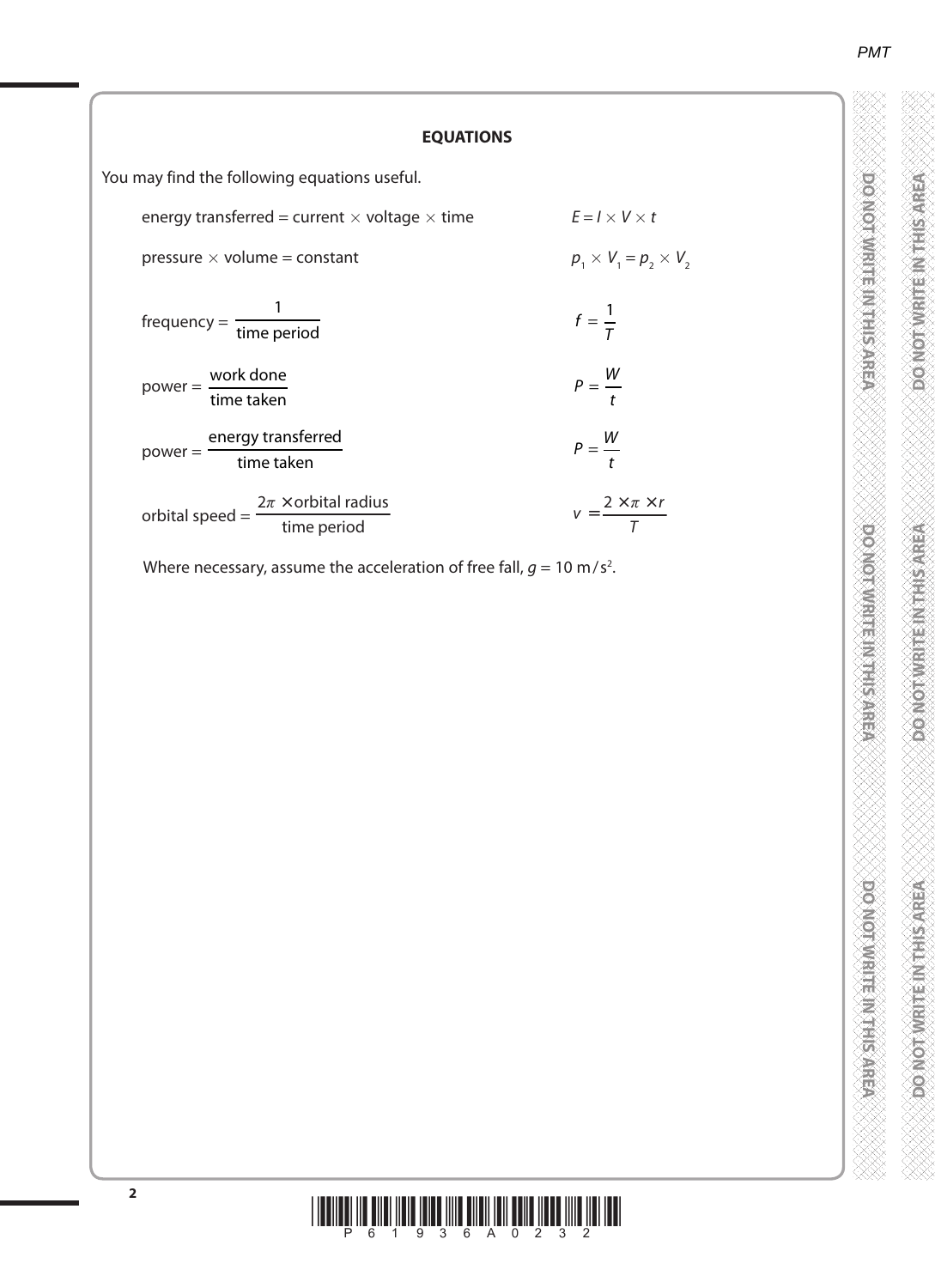

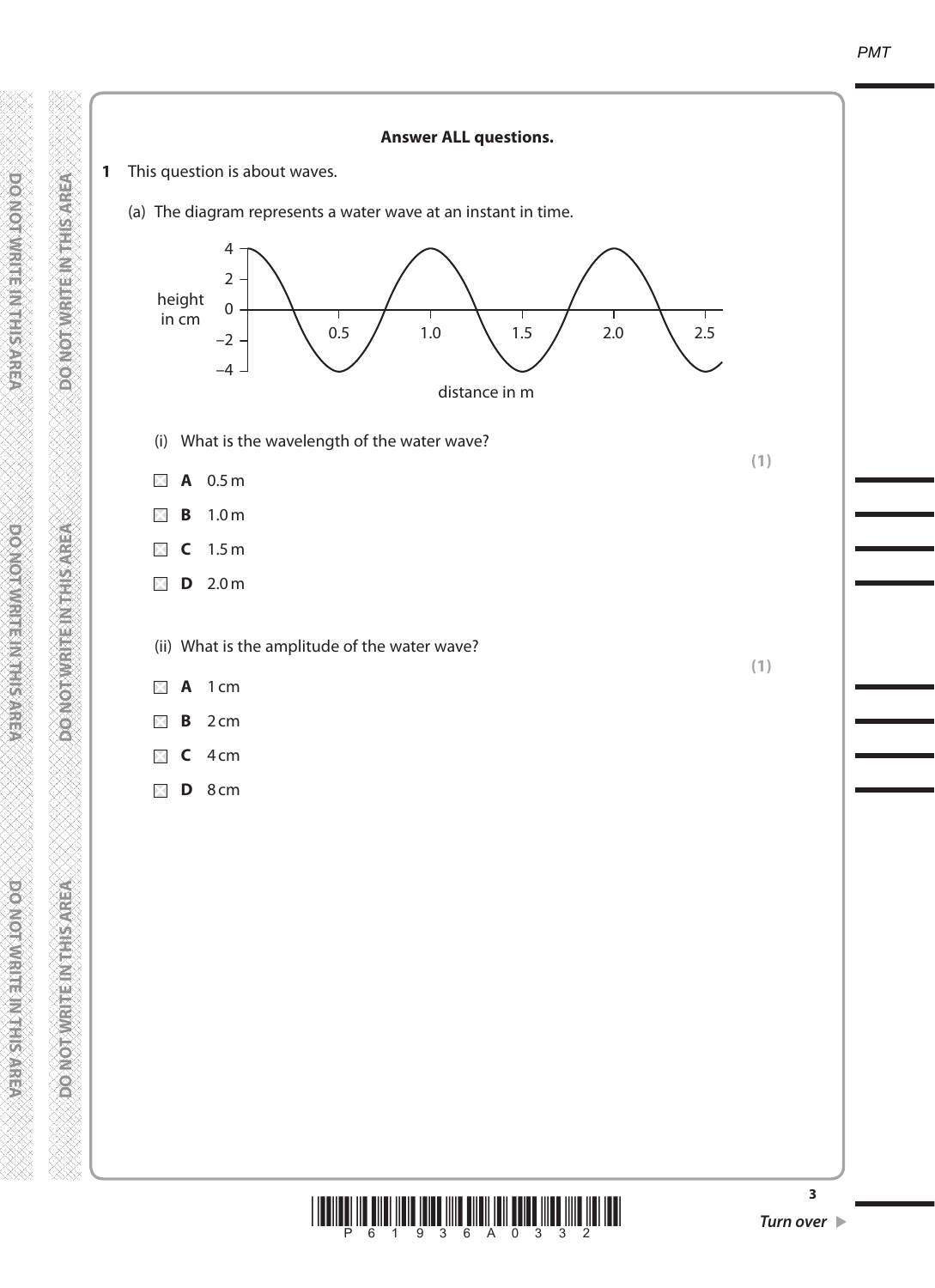| (b) Describe the differences between transverse and longitudinal waves.<br>You may draw a diagram to help your answer. |     |
|------------------------------------------------------------------------------------------------------------------------|-----|
|                                                                                                                        | (3) |
|                                                                                                                        |     |
|                                                                                                                        |     |
|                                                                                                                        |     |
|                                                                                                                        |     |
|                                                                                                                        |     |
|                                                                                                                        |     |
|                                                                                                                        |     |
|                                                                                                                        |     |
|                                                                                                                        |     |
|                                                                                                                        |     |
|                                                                                                                        |     |
|                                                                                                                        |     |
| (c) All electromagnetic waves are transverse.                                                                          |     |
| State two other properties that are the same for all electromagnetic waves.                                            |     |
|                                                                                                                        | (2) |
|                                                                                                                        |     |
|                                                                                                                        |     |
|                                                                                                                        |     |
|                                                                                                                        |     |
|                                                                                                                        |     |
|                                                                                                                        |     |
|                                                                                                                        |     |
|                                                                                                                        |     |
|                                                                                                                        |     |
|                                                                                                                        |     |
|                                                                                                                        |     |
|                                                                                                                        |     |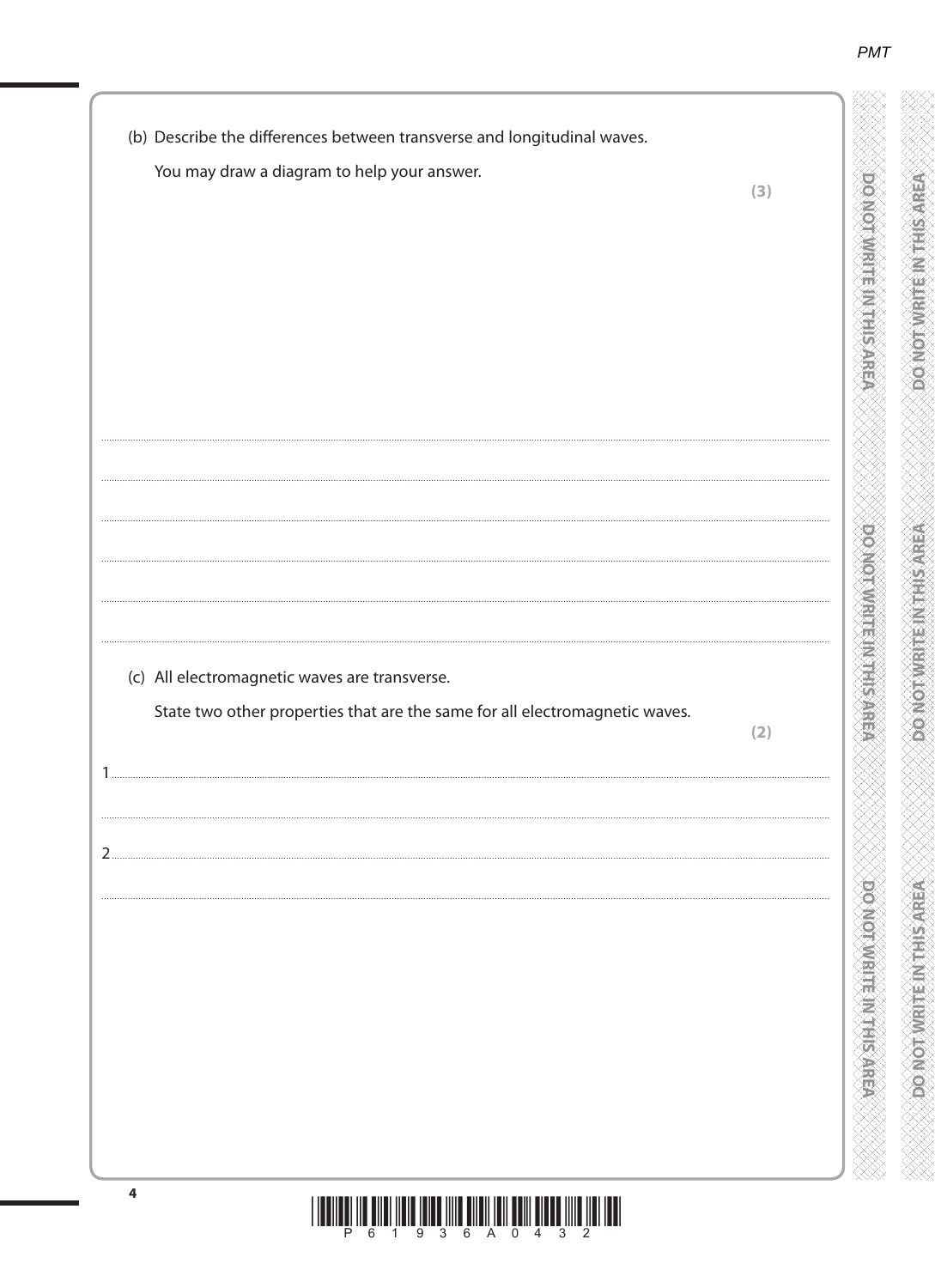

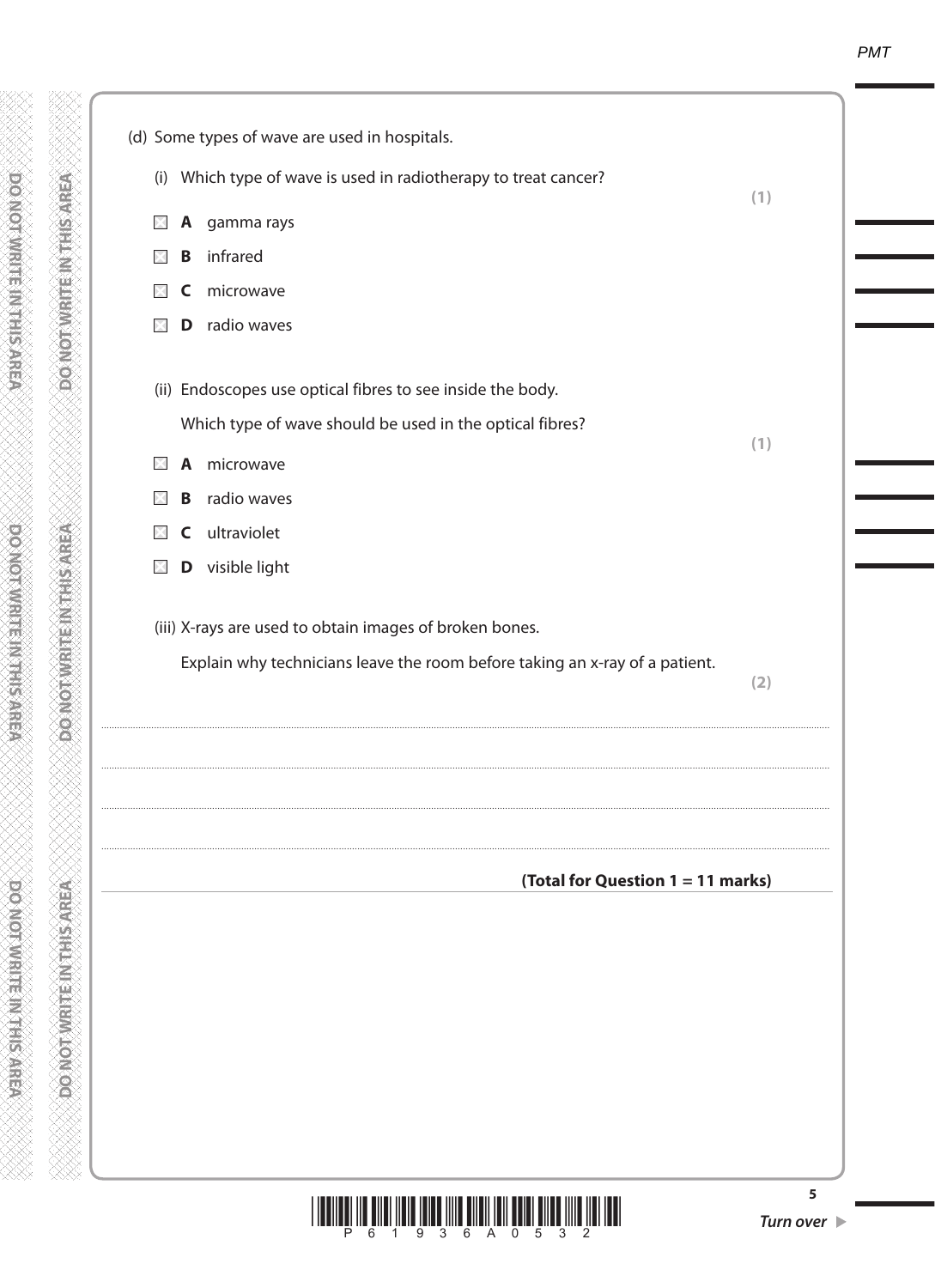

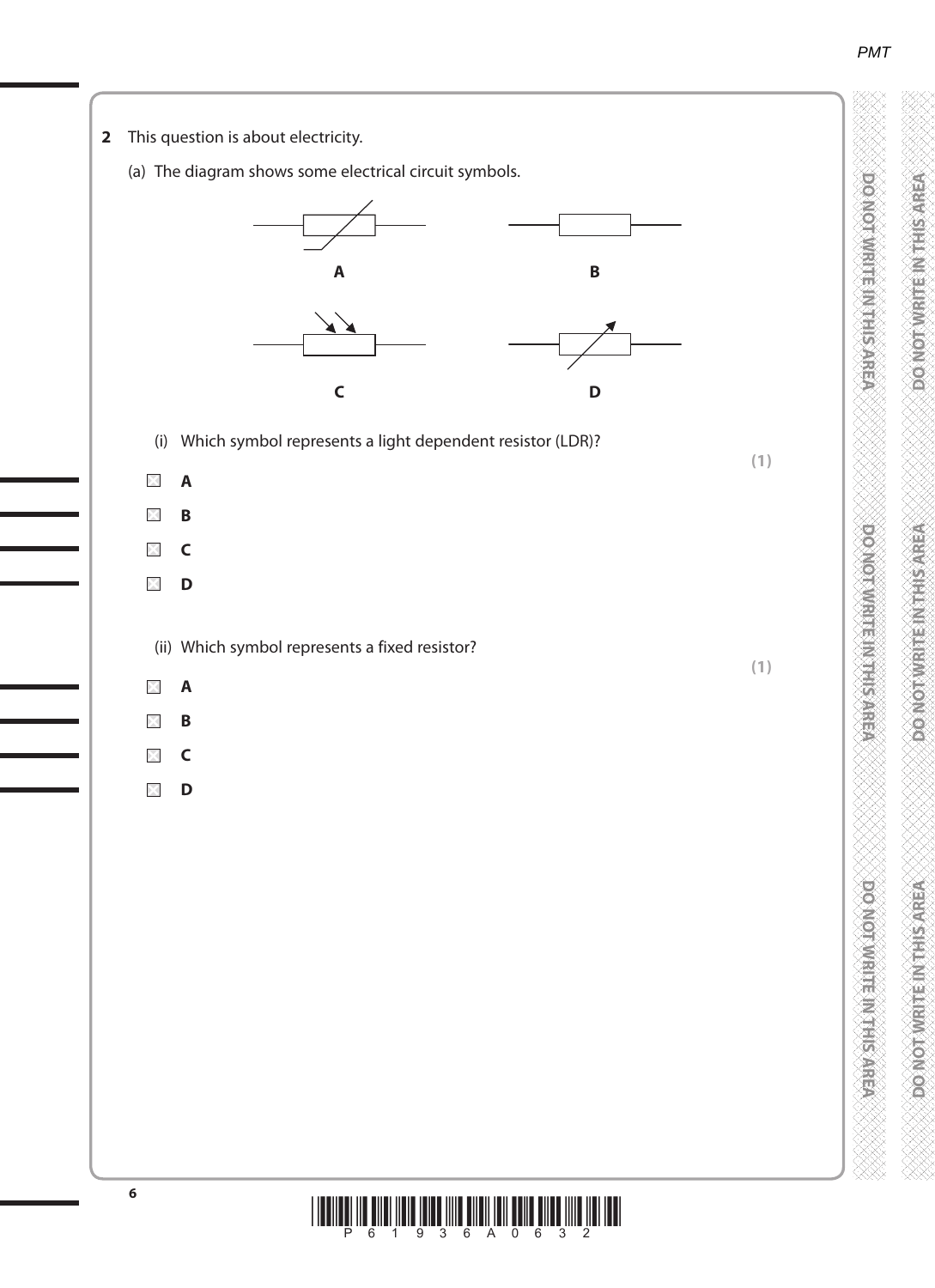|                                                       | (b) An electric heater connected to the mains supply has a power of 2200 W.<br>(i) State the equation linking power, current and voltage. | (1) |
|-------------------------------------------------------|-------------------------------------------------------------------------------------------------------------------------------------------|-----|
|                                                       | (ii) Show that the current in the electric heater is approximately 10A.<br>[mains supply voltage = $230V$ ]                               | (2) |
| <b>A</b> 3A<br>$\boxtimes$<br>$\boxtimes$<br>$\times$ | (iii) Which of these fuses should be used with the electric heater?<br><b>B</b> 5A<br>$C$ 7A<br><b>D</b> 13A                              | (1) |
|                                                       | (iv) Explain how the fuse protects the electric heater when the current in the<br>electric heater is too high.                            | (2) |
|                                                       | (Total for Question 2 = 8 marks)                                                                                                          |     |

**DO NOT WRITE IN THIS AREA DO NOT WRITE IN THIS AREA DO NOT WRITE IN THIS AREA**

**DOMOTIVRITENTISAREA** 

DO NOT WRITE IN THIS AREA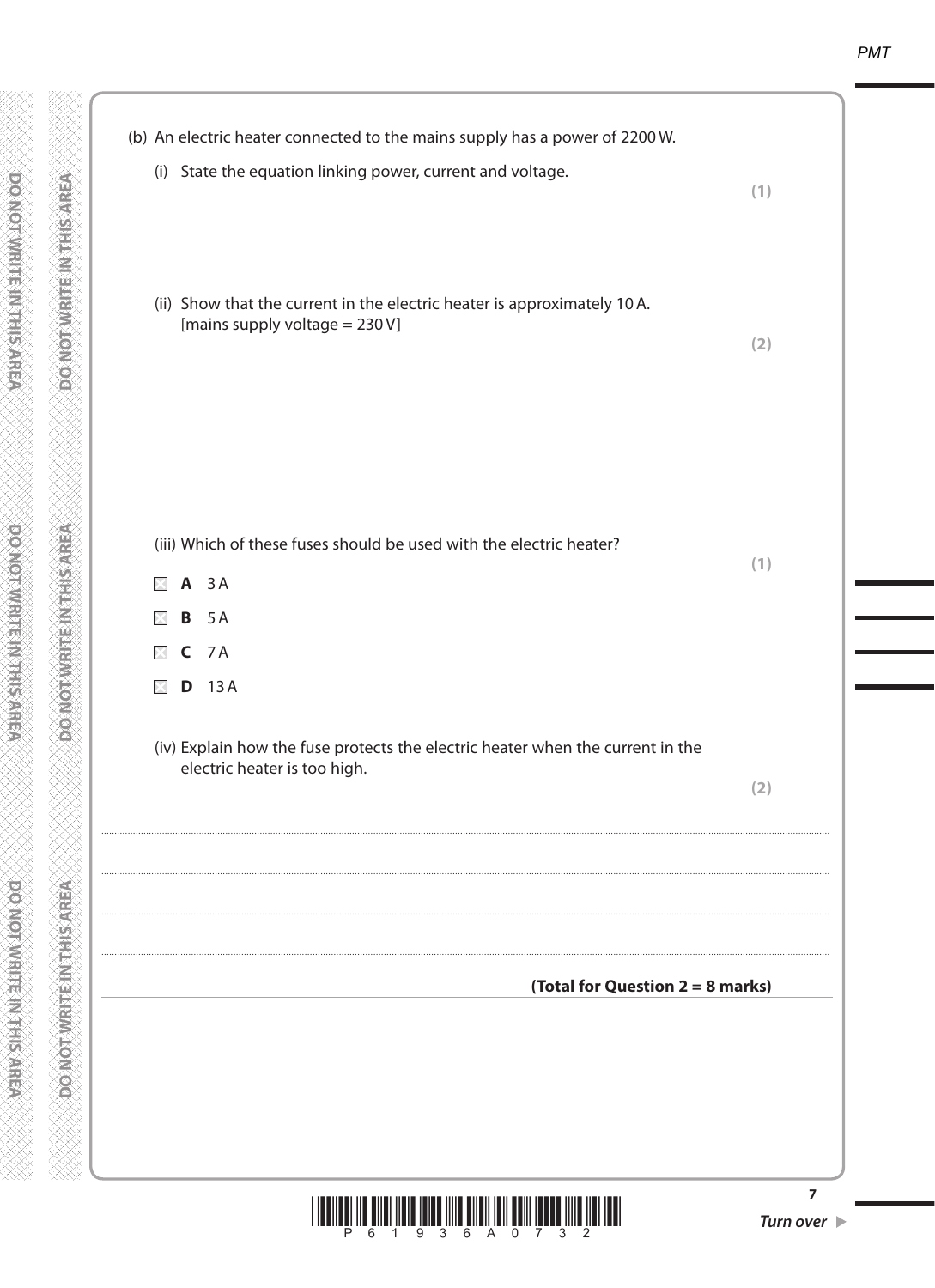

**DO NOTE:** 

**DOMOTWRITEIN STREET** 

**DO NOTE:** 

**DONO MIRRIE INSTRUCTION** 

**DO NOTE:** 

DO NOT WRITE IN THIS AREA

\*P61936A0832\*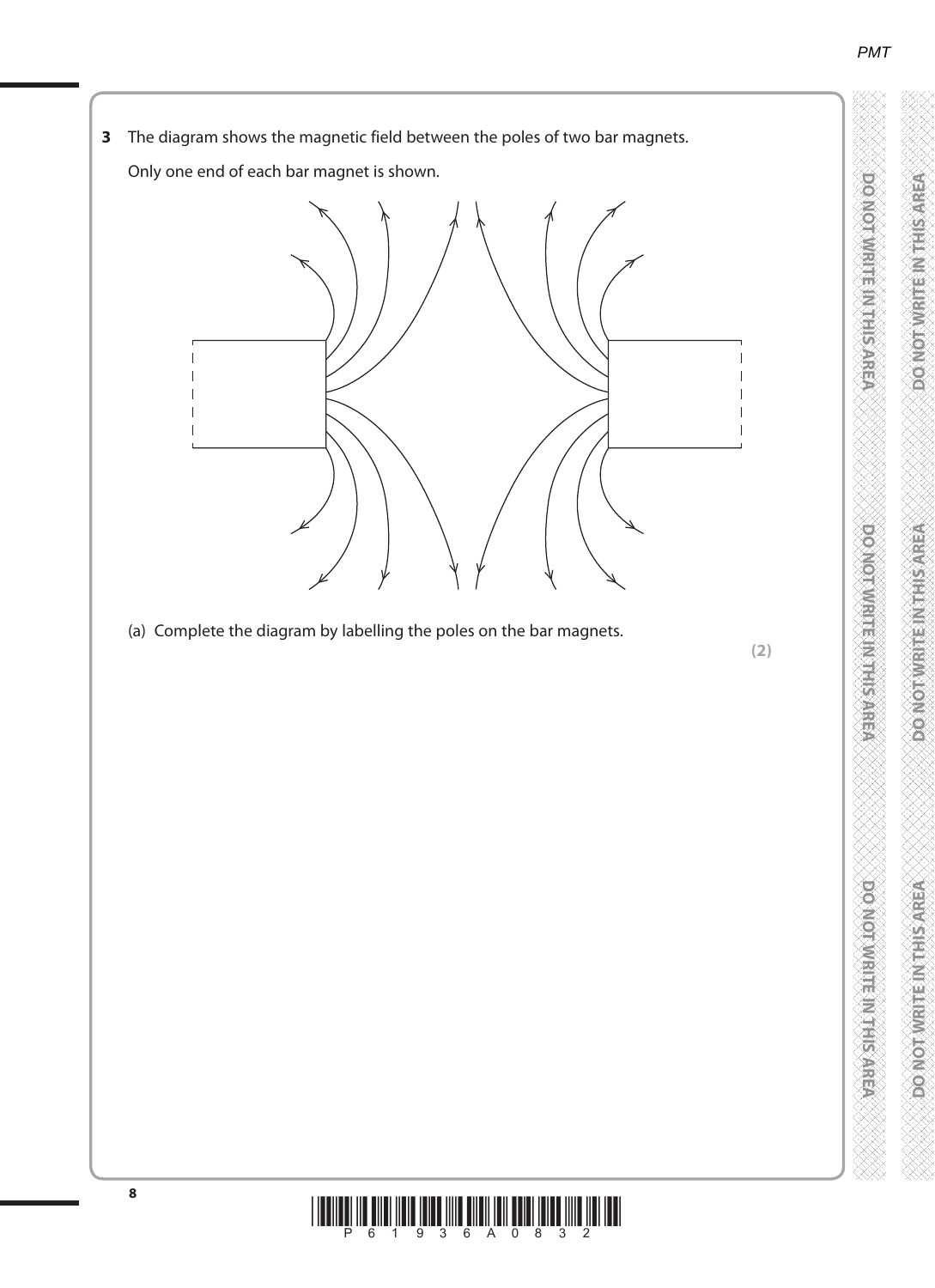(b) A student investigates the magnetic field between the poles of the two bar magnets.

Describe an experiment that he could do to determine the shape and direction of this magnetic field.

You may draw a diagram to help your answer.

 $(3)$ 

# (Total for Question  $3 = 5$  marks)

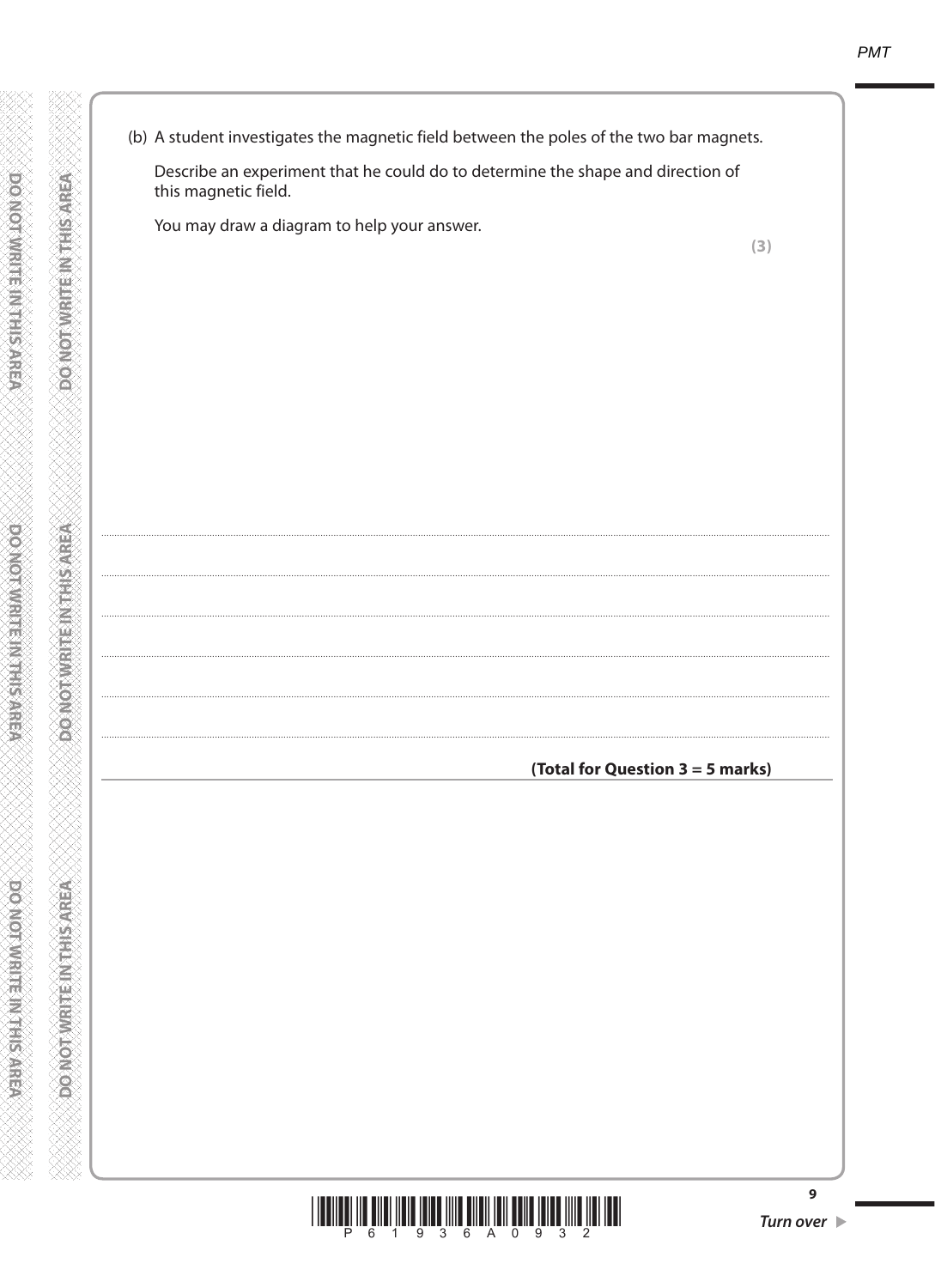**DO NOTE:** 

DO NOTIVRITE IN THIS AREA

**DO NOTE:** 

**DONOLWRITEIN IT REARER** 

**DO NOTE:** 

DO NOT WRITE IN THIS AREA

- **4** This question is about pressure and density.
	- (a) Photograph A shows a pile of identical metal squares on a table.



### **PhotographA**

There are 6 metal squares in the pile.

The weight of each metal square is 0.072N.

The pressure exerted on the table by the pile of metal squares is 820Pa.

(i) State the equation linking pressure, force and area.

**(1)**

(ii) Calculate the area of the table in contact with the metal squares.

**(3)**

area = .............................................................. m2

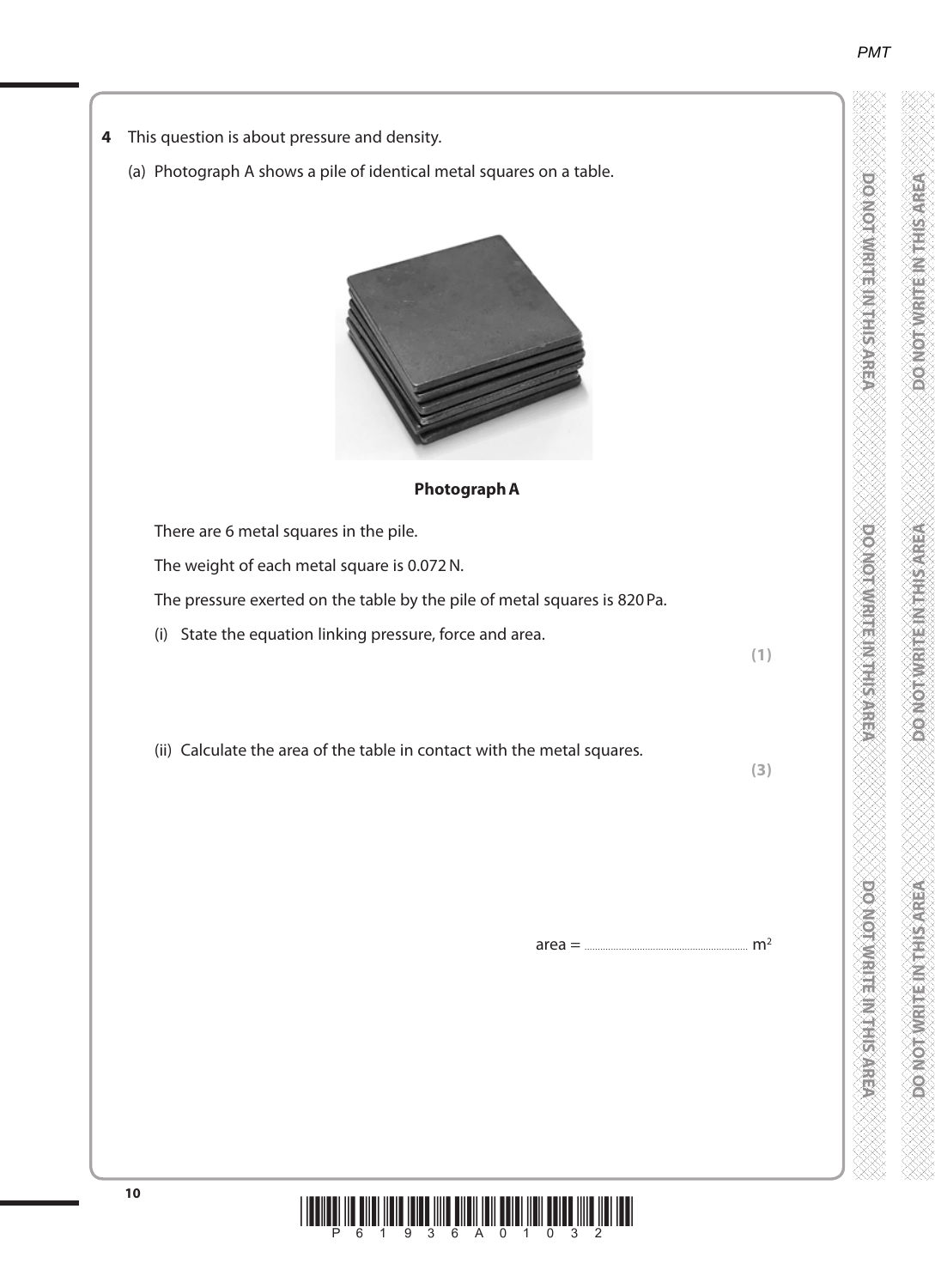

1 9 3 6 A 0 1 1 3 2

6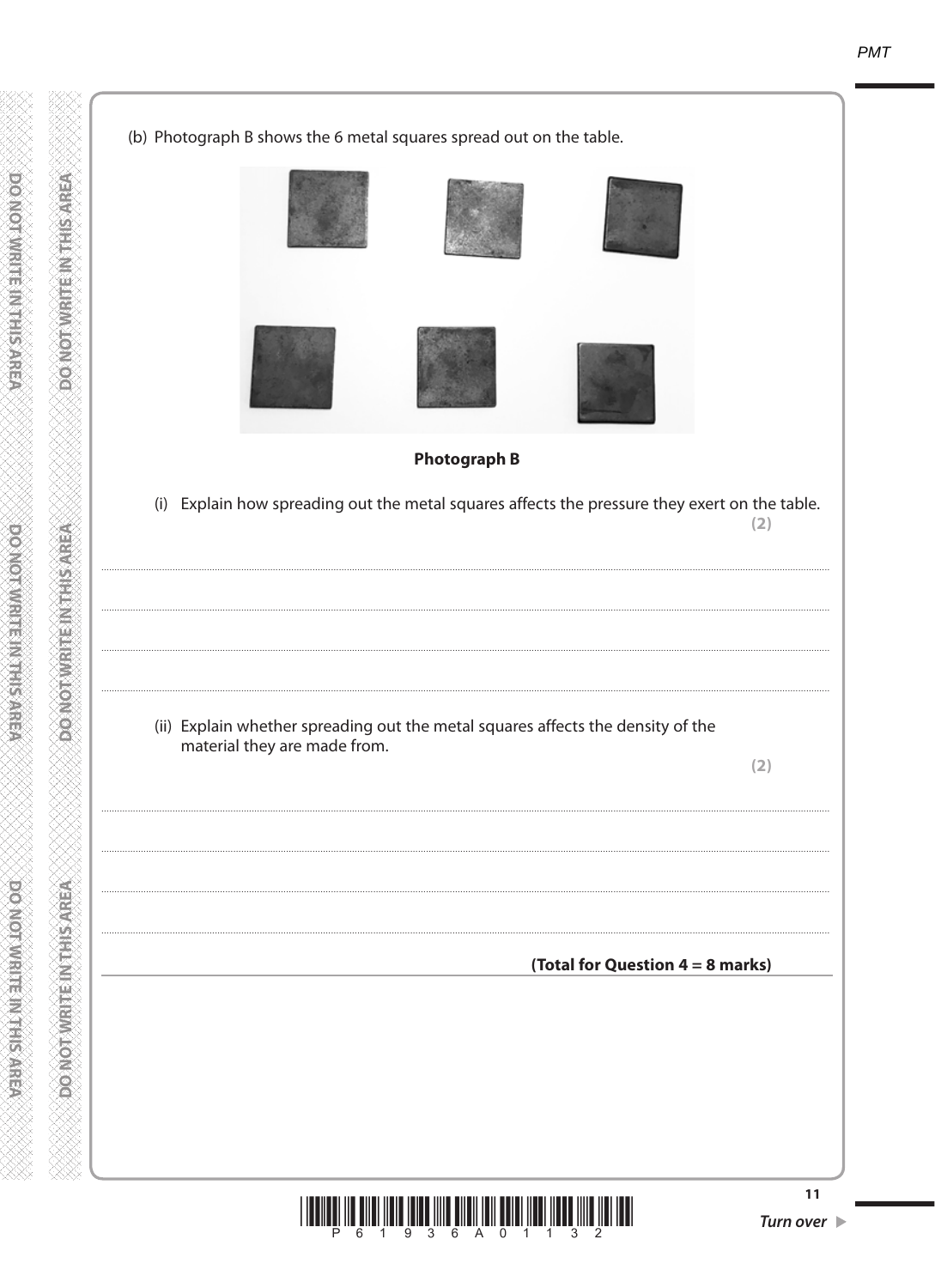**DO NOTE:** 

DO NOTWRITE IN THIS AREA

**DO NOTE:** 

**DOMOTAME IN NUTRIES** 

**DO NOTE:** 

DO NOT WRITE IN THIS AREA

- **5** This question is about electric motors.
	- (a) Diagram A shows a motor lifting a 780g mass.



#### **Diagram A**

The current in the motor is 0.65A and the voltage across it is 4.5V.

The electrical energy transferred to the motor is 25J.

(i) Calculate the time taken for the motor to lift the mass.

Give your answer to two significant figures.

**(3)**

time = .............................................................. s

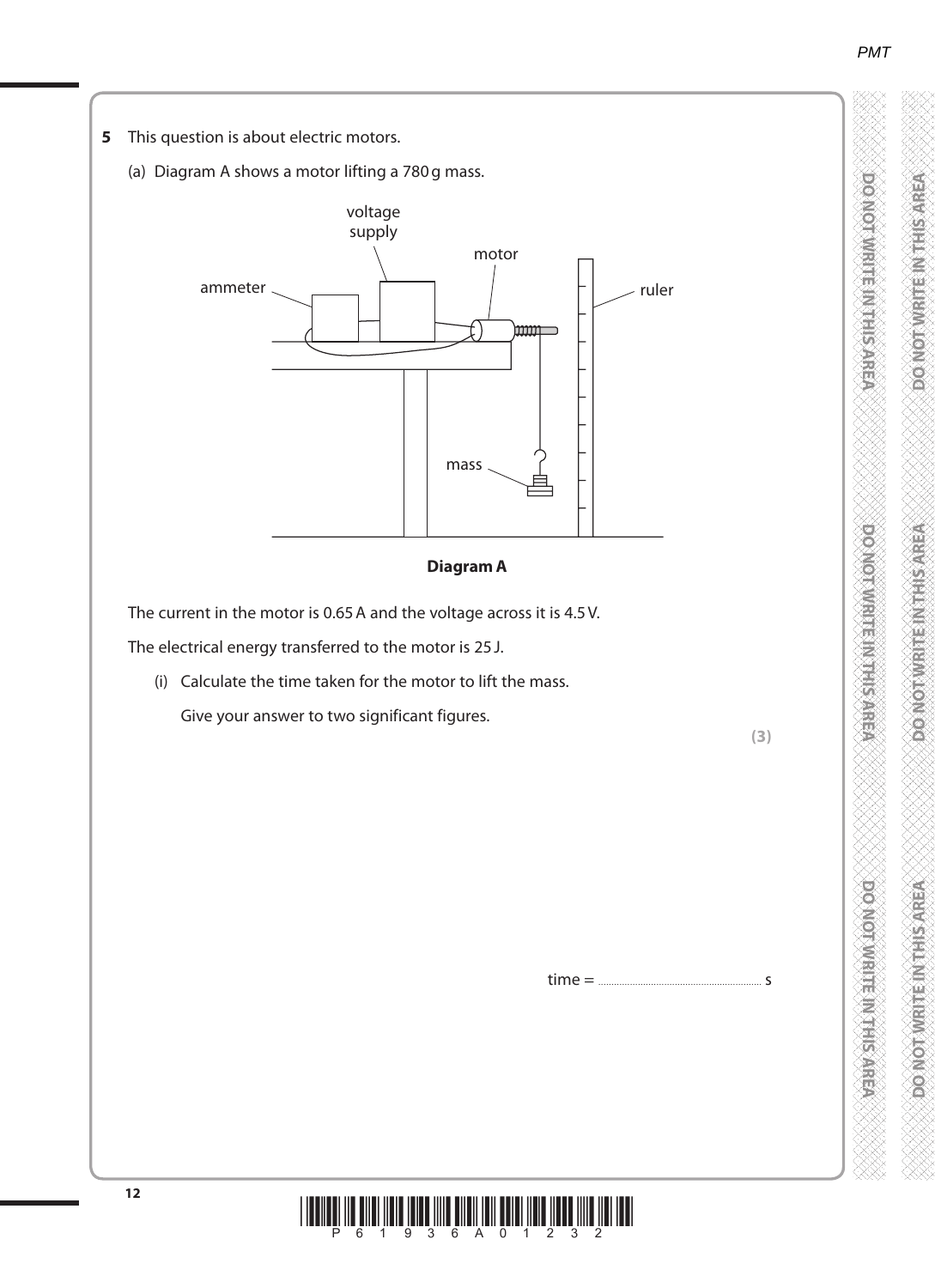| (ii) State the equation linking gravitational potential energy (GPE), mass, g and height.<br>(1)                                  |    |
|-----------------------------------------------------------------------------------------------------------------------------------|----|
| (iii) The mass gains 5.0J of gravitational potential energy when it is lifted.<br>Calculate the height the mass is lifted.<br>(3) |    |
|                                                                                                                                   |    |
| (iv) Explain why the amount of electrical energy transferred to the motor is greater than                                         |    |
| the amount of GPE gained by the mass.<br>(2)                                                                                      |    |
|                                                                                                                                   |    |
|                                                                                                                                   | 13 |

**DO NOT WRITE IN THIS AREA** 

**DONOTWRITEINTHIS AREA** 

**EXERCIT MORTEN DESCRIPTION** 

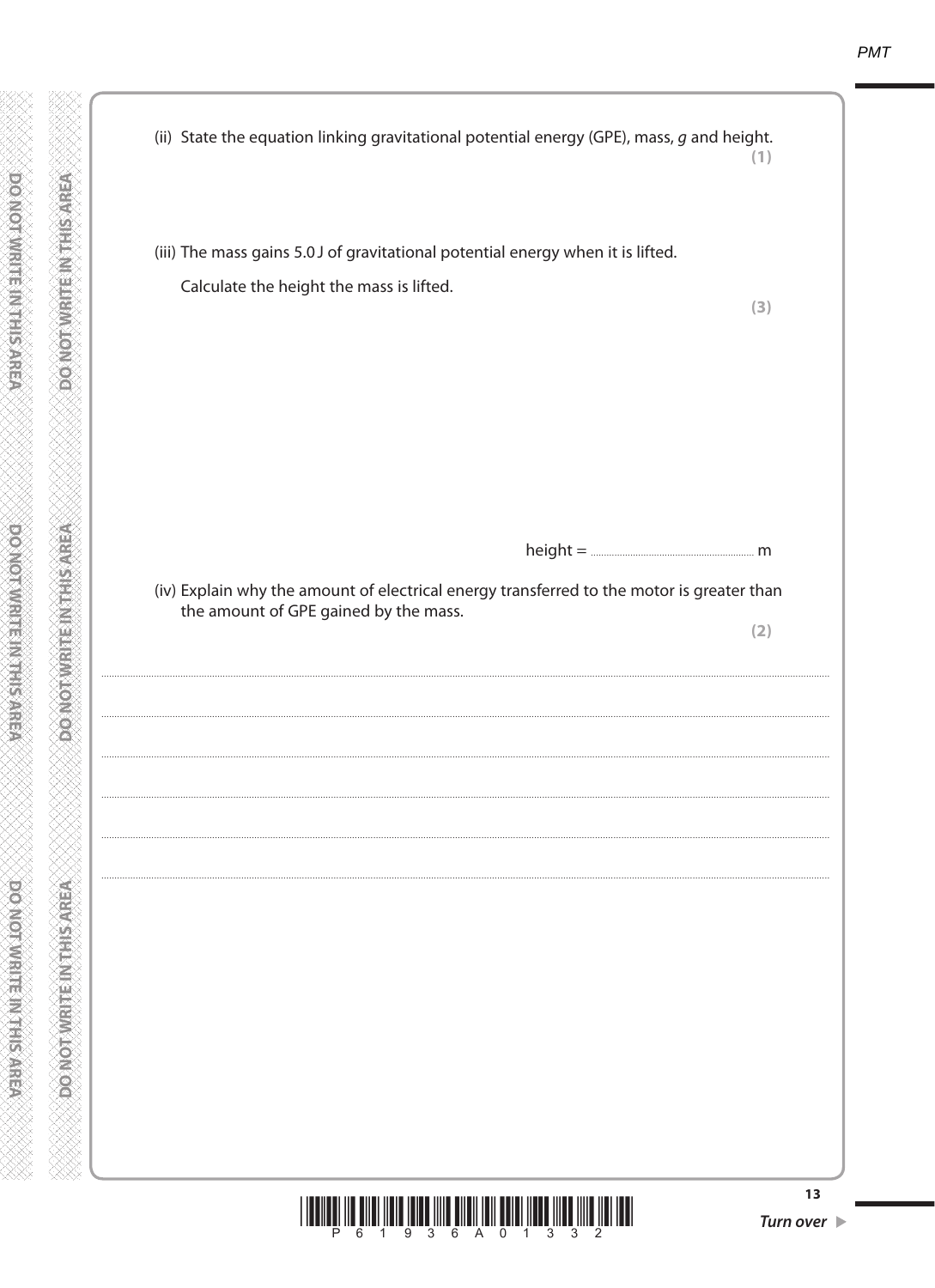

Щ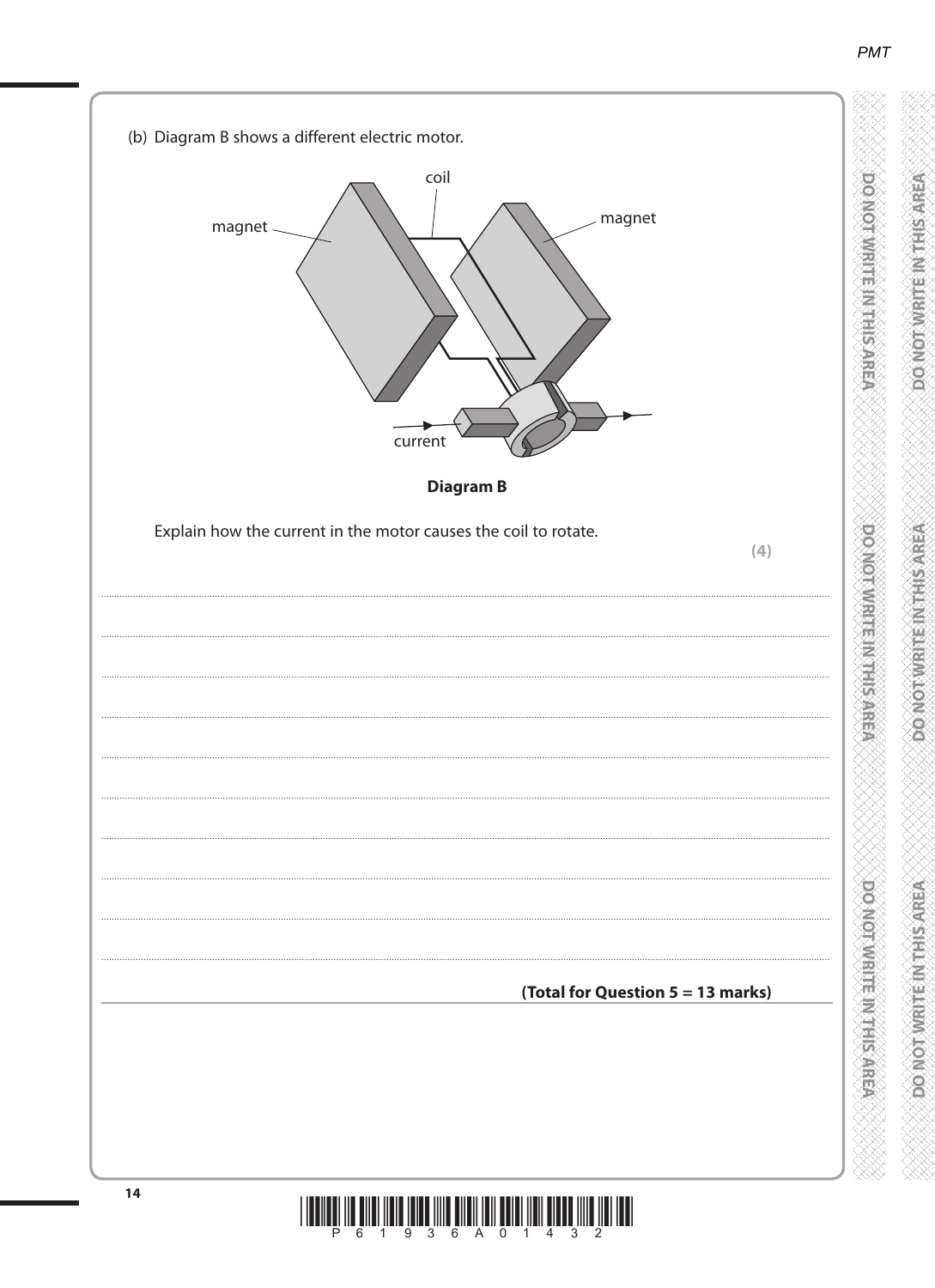6 A student investigates the motion of different falling masses by measuring the time taken for a toy parachute to fall from a window. basket for adding additional mass This is the student's method. • measure the mass of the toy parachute drop the toy parachute from the window  $\bullet$ repeat the experiment with additional mass added to the toy parachute continue to add mass up to a maximum of six different masses  $\bullet$ (a) Describe how the student should measure the time taken for the toy parachute to fall from the window.  $(2)$ (b) State the independent and dependent variables in this investigation.  $(2)$ (c) State one factor that the student should keep constant in order to make his investigation valid (a fair test).  $(1)$  $15$ 

Ź C<br>C

**SCONOTING ENGINEERS**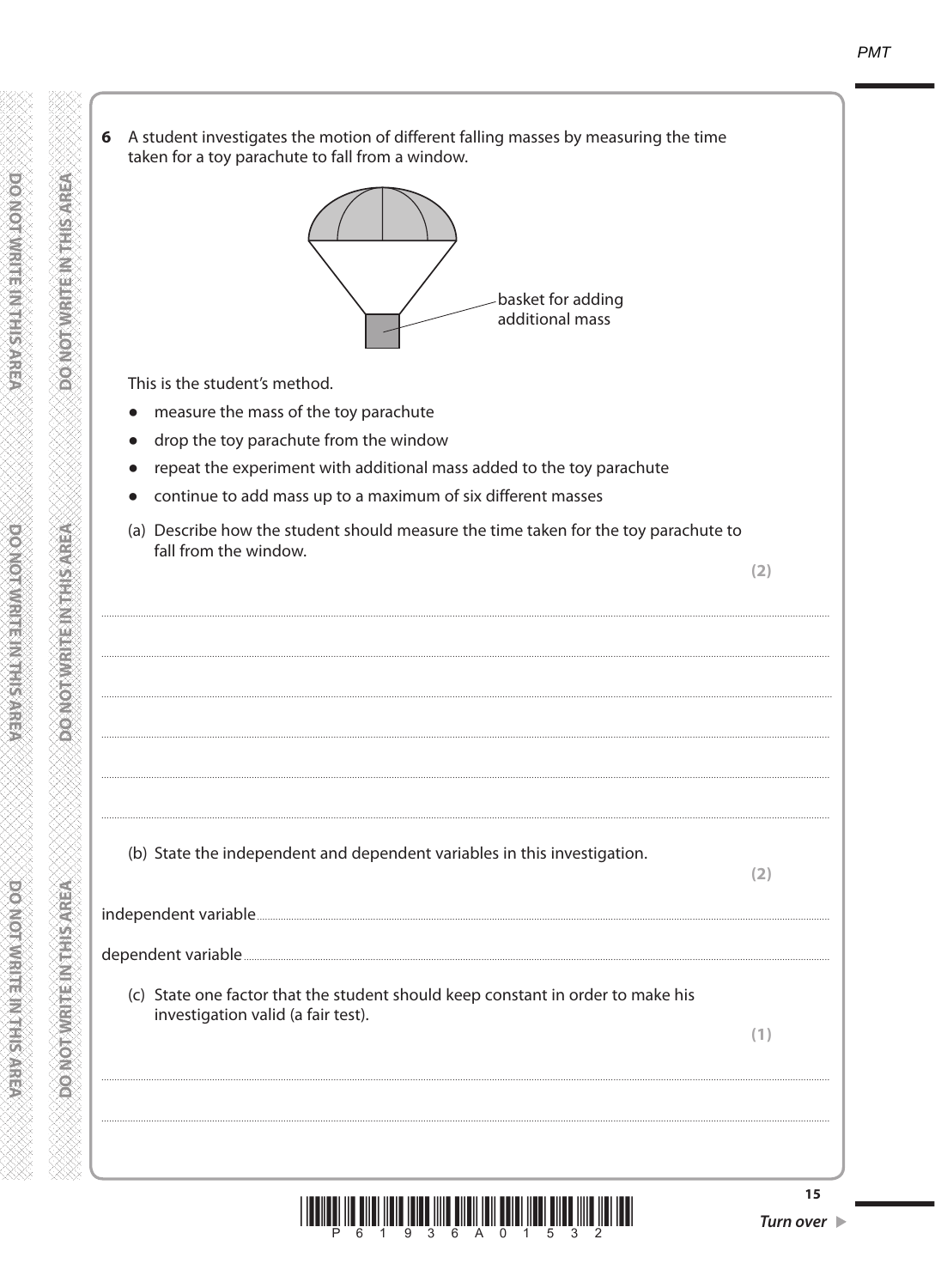**DO NOTE: AREA**<br>DO NOTE: AREA PRIME IN THIS AREA PRIME IN THIS AREA PRIME IN THIS AREA PRIME IN THIS AREA PRIME IN THIS AREA PRIME IN THE UPPER IN THE UPPER IN THE UPPER IN THE UPPER IN THE UPPER IN THE UPPER IN THE UPPER

**DOMOTWRITE MYHEAREA** 

**DO NOTE:** 

**OOMOTIVITIE INTERNATIONS** 

**DO NOTE:** 

DO NOT WRITE IN THIS AREA

(d) The table shows the student's results.

| <b>Mass</b> | Time taken in s |                |                |                          |  |  |
|-------------|-----------------|----------------|----------------|--------------------------|--|--|
| in g        | <b>Trial 1</b>  | <b>Trial 2</b> | <b>Trial 3</b> | <b>Average</b><br>(mean) |  |  |
| 20          | 1.72            | 1.67           | 1.65           | 1.68                     |  |  |
| 40          | 1.23            | 1.30           | 1.25           | 1.26                     |  |  |
| 60          | 1.11            | 1.16           | 1.06           | 1.11                     |  |  |
| 80          | 0.99            | 0.97           | 1.01           | 0.99                     |  |  |
| 100         | 0.95            | 0.92           | 0.92           | 0.93                     |  |  |
| 120         | 0.90            | 0.88           | 0.85           |                          |  |  |

(i) Complete the table by calculating the average time for a mass of 120g.

**(2)**

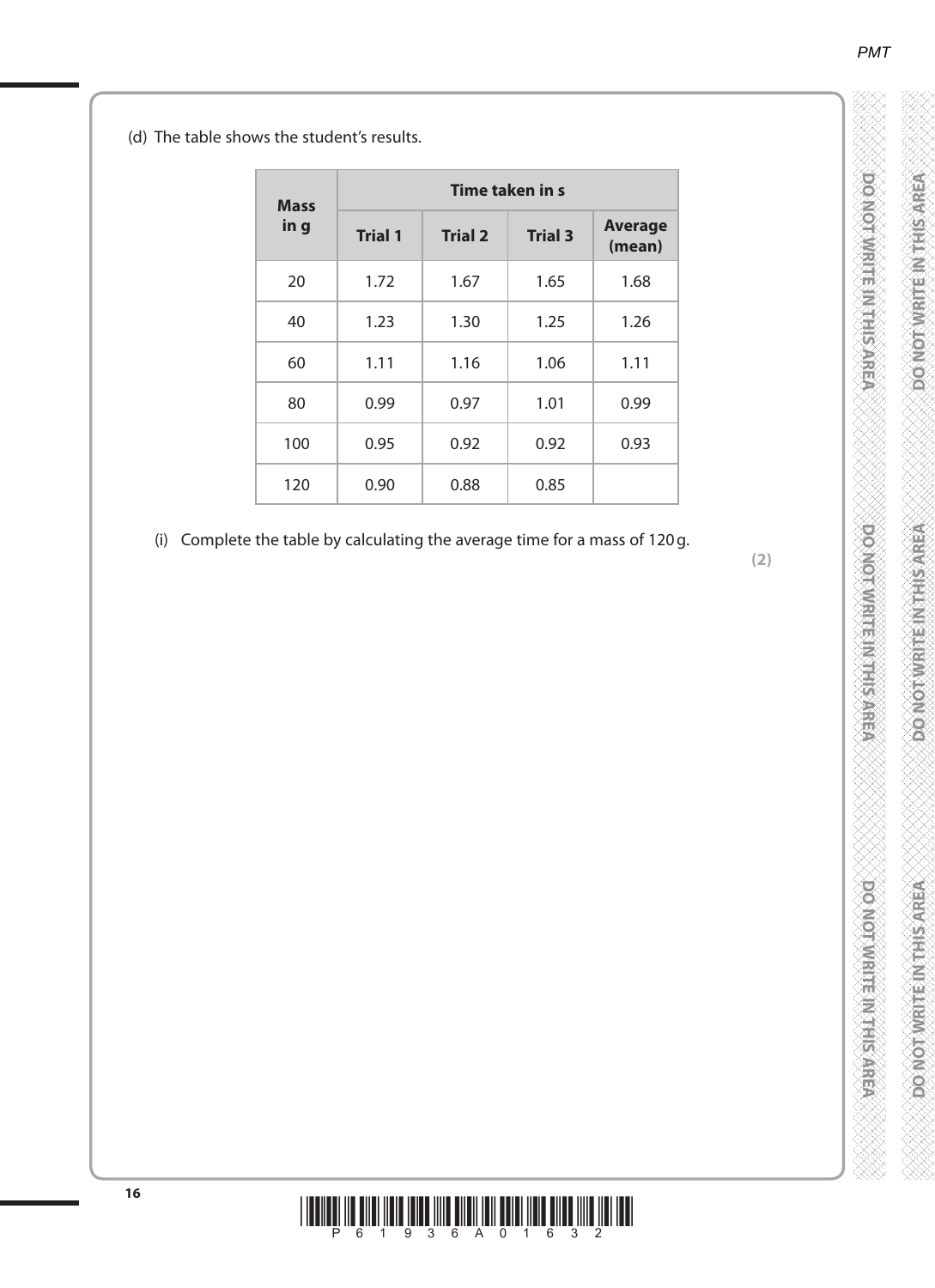

#### (iii) Draw the curve of best fit.

**(1)**

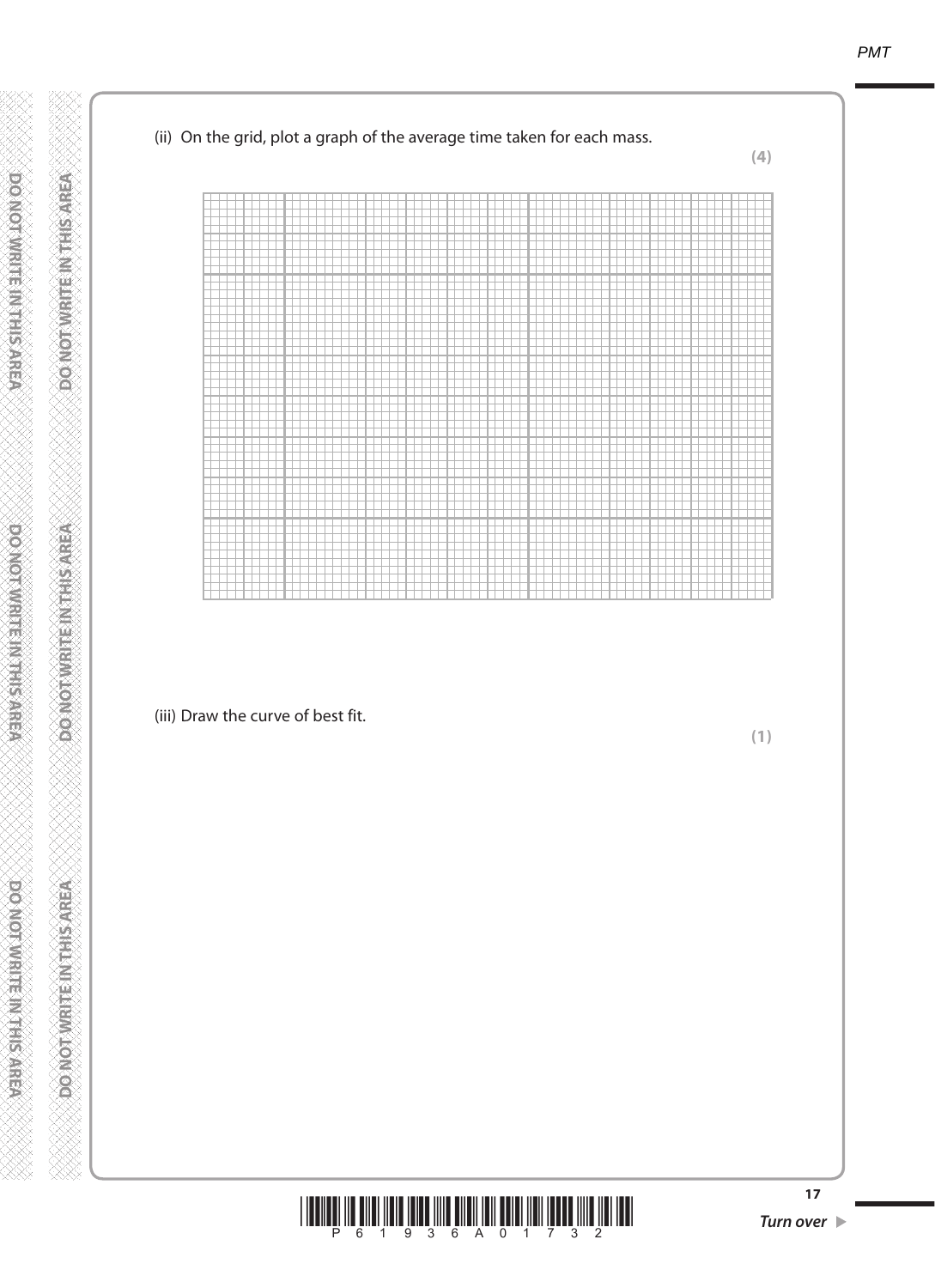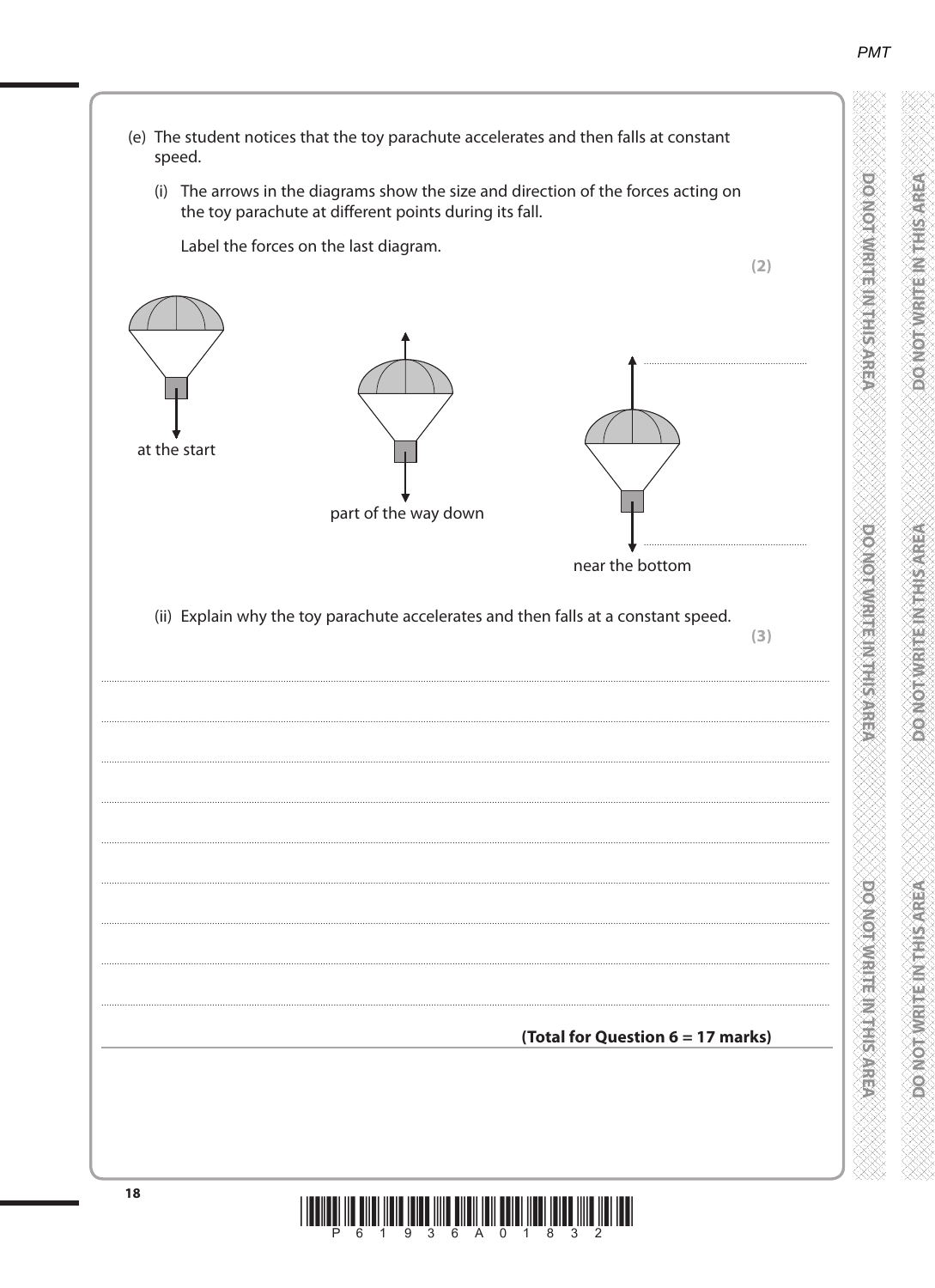The photograph shows a toy train as it moves around a circular track.  $\overline{\mathbf{z}}$ A student wants to find the average speed of the toy train. Describe a method that the student could use to find the average speed.  $(5)$ (Total for Question 7 = 5 marks) 19

 $9 \t3 \t6 \tA \t0 \t1 \t9$ 

 $\mathbf{3}$ 

6  $\overline{1}$ 

**DOMOTOM HEATHER** 

**DOMOT WRITEIN THIS AREA**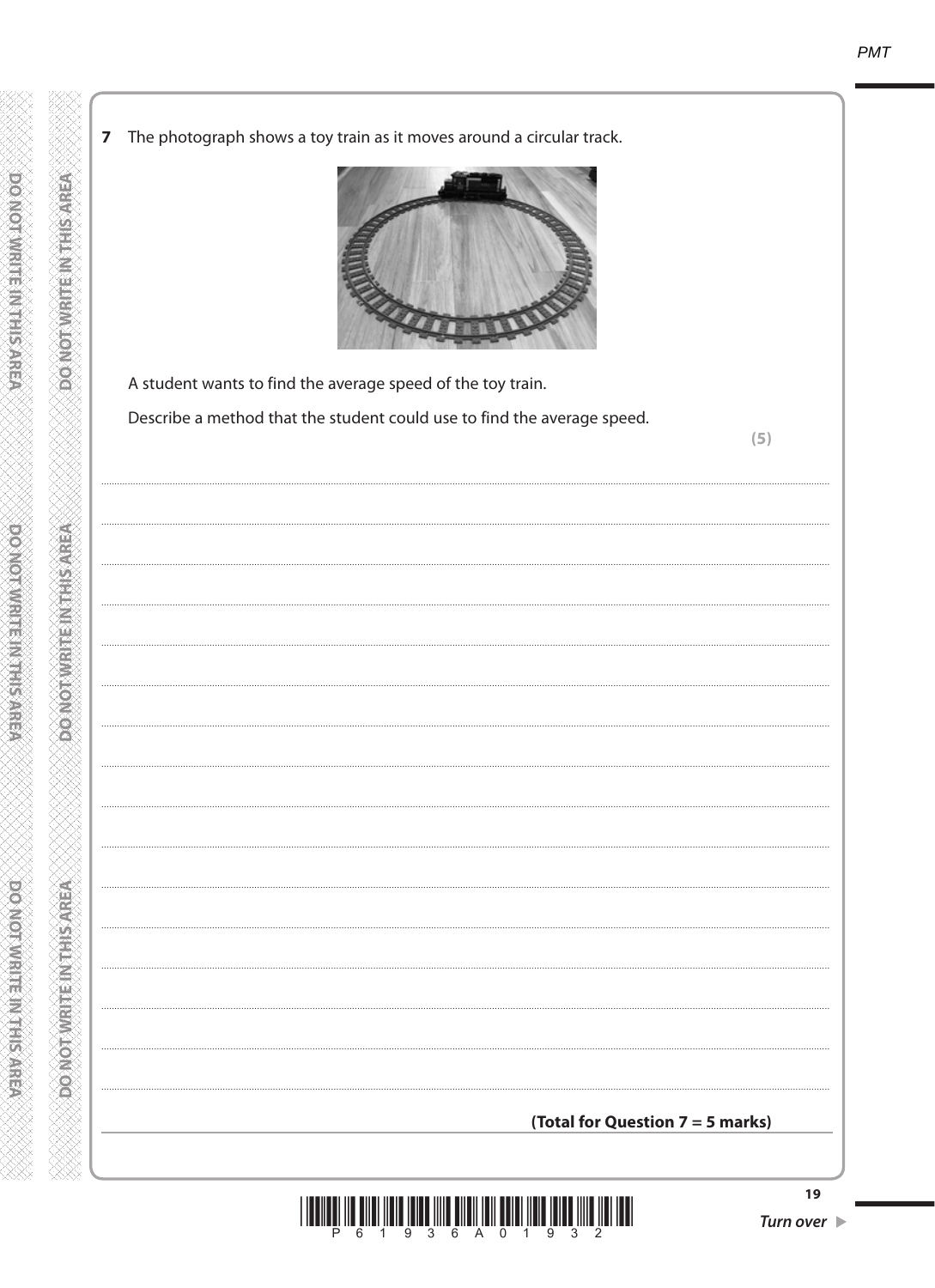| 8 | (a) The diagram shows a man pulling a child on a sledge.                     |     |
|---|------------------------------------------------------------------------------|-----|
|   |                                                                              |     |
|   | The mass of the child and sledge is 45 kg.                                   |     |
|   | The unbalanced force acting on the sledge is 49 N.                           |     |
|   | State the equation linking unbalanced force, mass and acceleration.<br>(i)   | (1) |
|   | (ii) Calculate the acceleration of the child and sledge.                     | (2) |
|   |                                                                              |     |
|   |                                                                              |     |
|   | (iii) Suggest a reason why the man must pull the sledge with a force that is |     |
|   | greater than 49N.                                                            | (1) |
|   |                                                                              |     |
|   |                                                                              |     |
|   |                                                                              |     |
|   |                                                                              |     |
|   |                                                                              |     |
|   |                                                                              |     |
|   |                                                                              |     |
|   |                                                                              |     |

**DO NOTE: AREA**<br>DO NOTE: AREA PRIME IN THIS AREA PRIME IN THIS AREA PRIME IN THIS AREA PRIME IN THIS AREA PRIME IN THIS AREA PRIME IN THE UPPER IN THE UPPER IN THE UPPER IN THE UPPER IN THE UPPER IN THE UPPER IN THE UPPER

**DO NOT WRITE IN THIS AREA** XXXXXXXXXXXXXXXXXXXXXXXXXX

*PMT*

**DO NOTE:** 

**DONOTWERFINTERS** U KARA KANAN KANAN KANAN KANAN KANAN KANAN KAN

**DO NOTE:** 

DO NOTWRITE IN THIS AREA LANAN KANAN KANAN KANAN KANAN KAN

e<br>Maria<br>Mari

**20**  $\left|\frac{1}{2}\right|\left|\frac{1}{2}\right|\left|\frac{1}{2}\right|\left|\frac{1}{2}\right|\left|\frac{1}{2}\right|\left|\frac{1}{2}\right|\left|\frac{1}{2}\right|\left|\frac{1}{2}\right|\left|\frac{1}{2}\right|\left|\frac{1}{2}\right|\left|\frac{1}{2}\right|\left|\frac{1}{2}\right|\left|\frac{1}{2}\right|\left|\frac{1}{2}\right|\left|\frac{1}{2}\right|\left|\frac{1}{2}\right|\left|\frac{1}{2}\right|\left|\frac{1}{2}\right|\left|\frac{1}{2}\right|\left|\frac{1}{2}\right|\left|\frac{1}{2}\right|\left|\frac{1$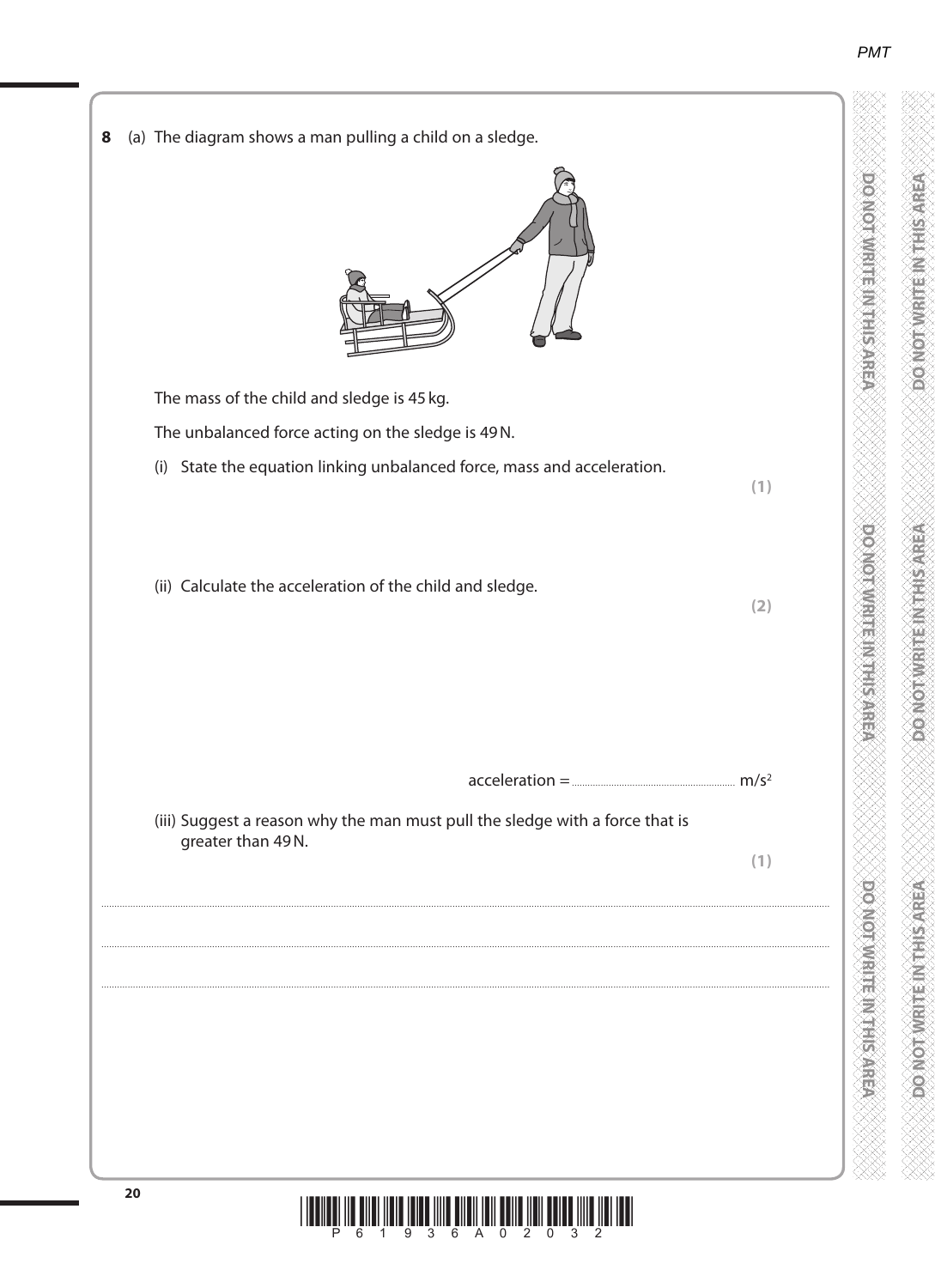**DO NOT WRITEIN THIS AREA** 

(b) The sledge is then placed at the top of a hill. When it slides down the hill, it accelerates at 1.3 m/s<sup>2</sup>. The sledge accelerates from rest for 2.4s. (i) State the equation linking acceleration, velocity and time. **(1)**

 (ii) Show that the sledge reaches a speed of approximately 3m/s after it has accelerated for 2.4s.

**(2)**

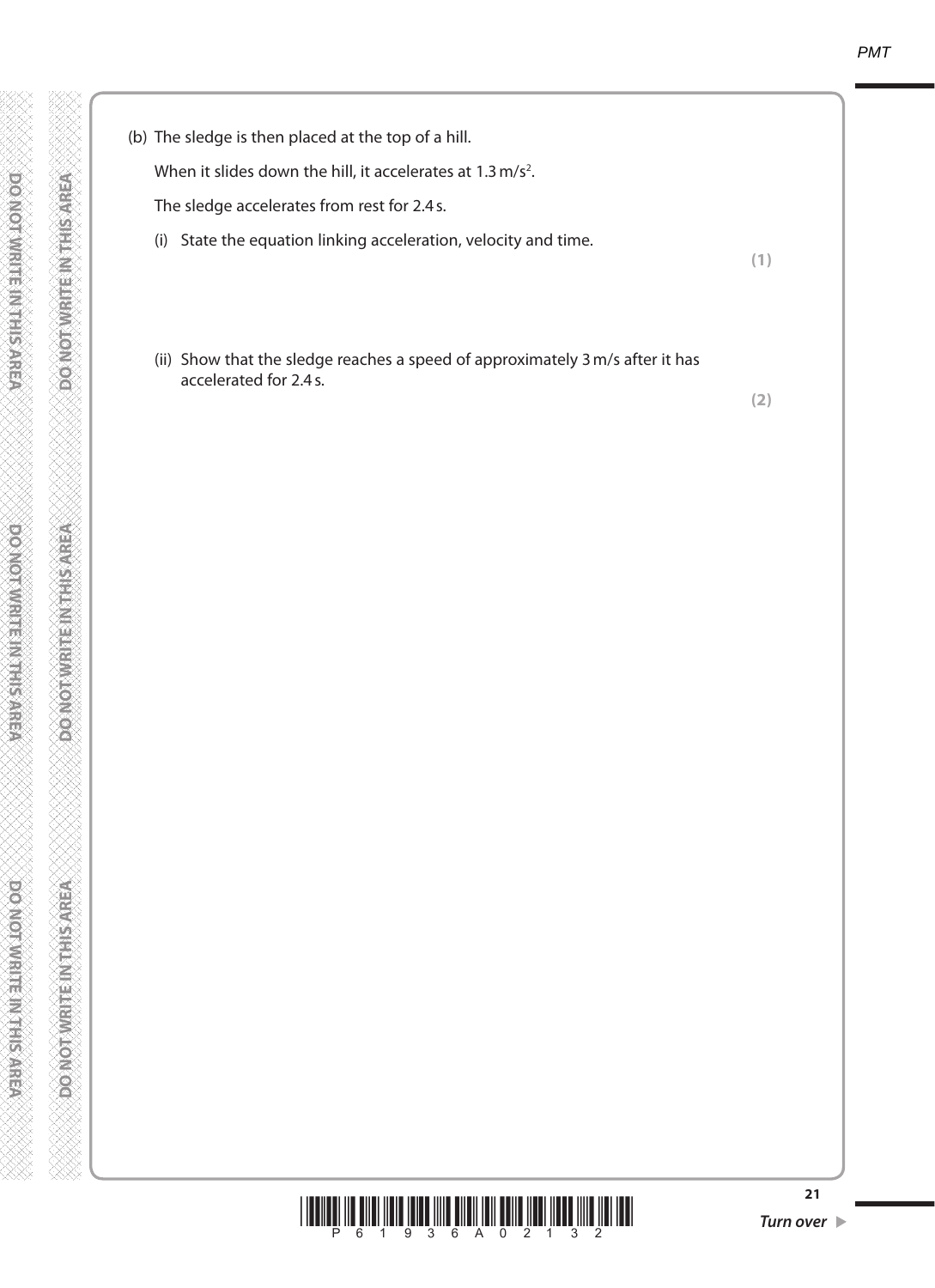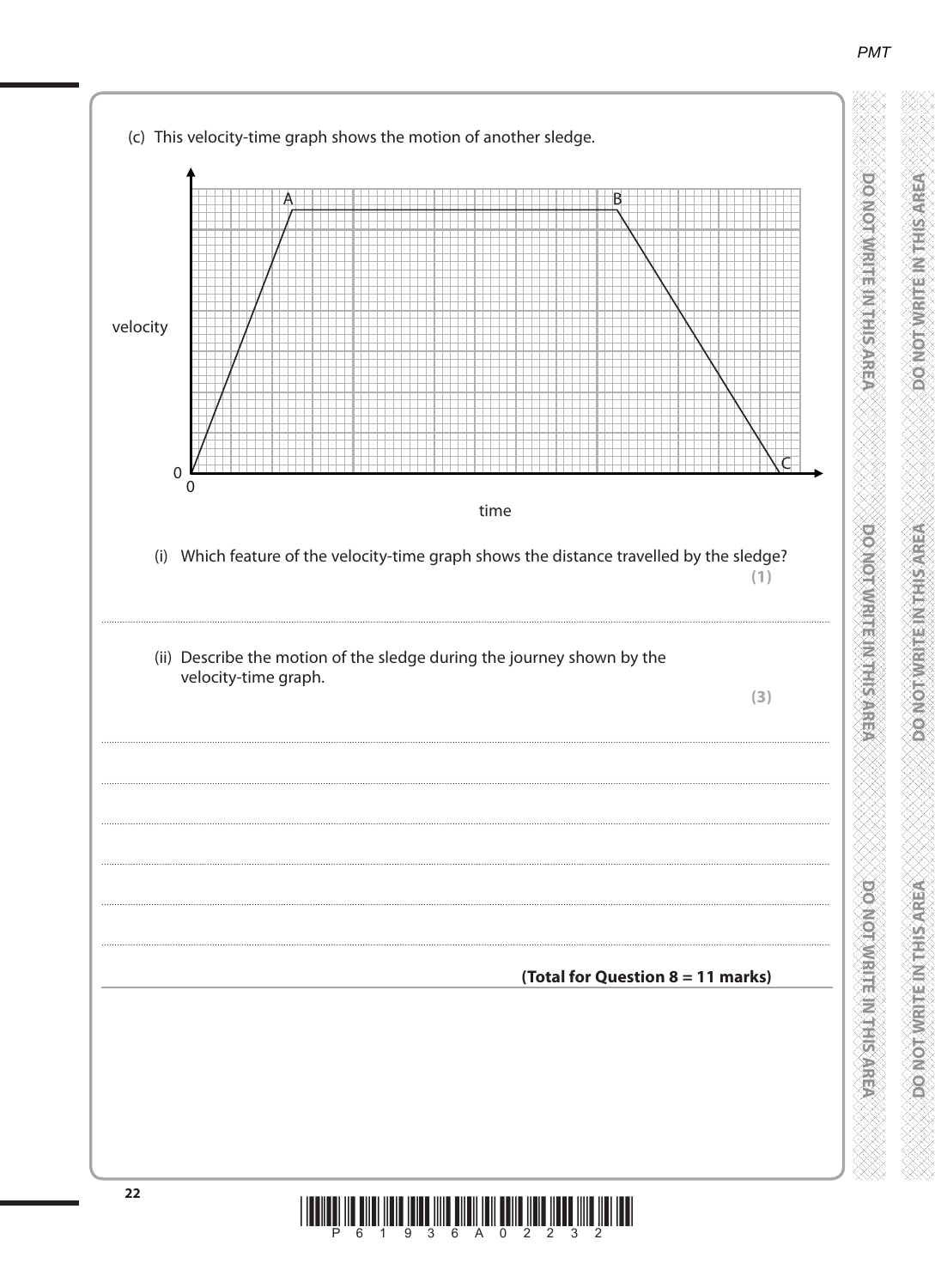DO NOT WRITE INTHIS AREA

**DOMOT WRITEINTHIS AREA** 



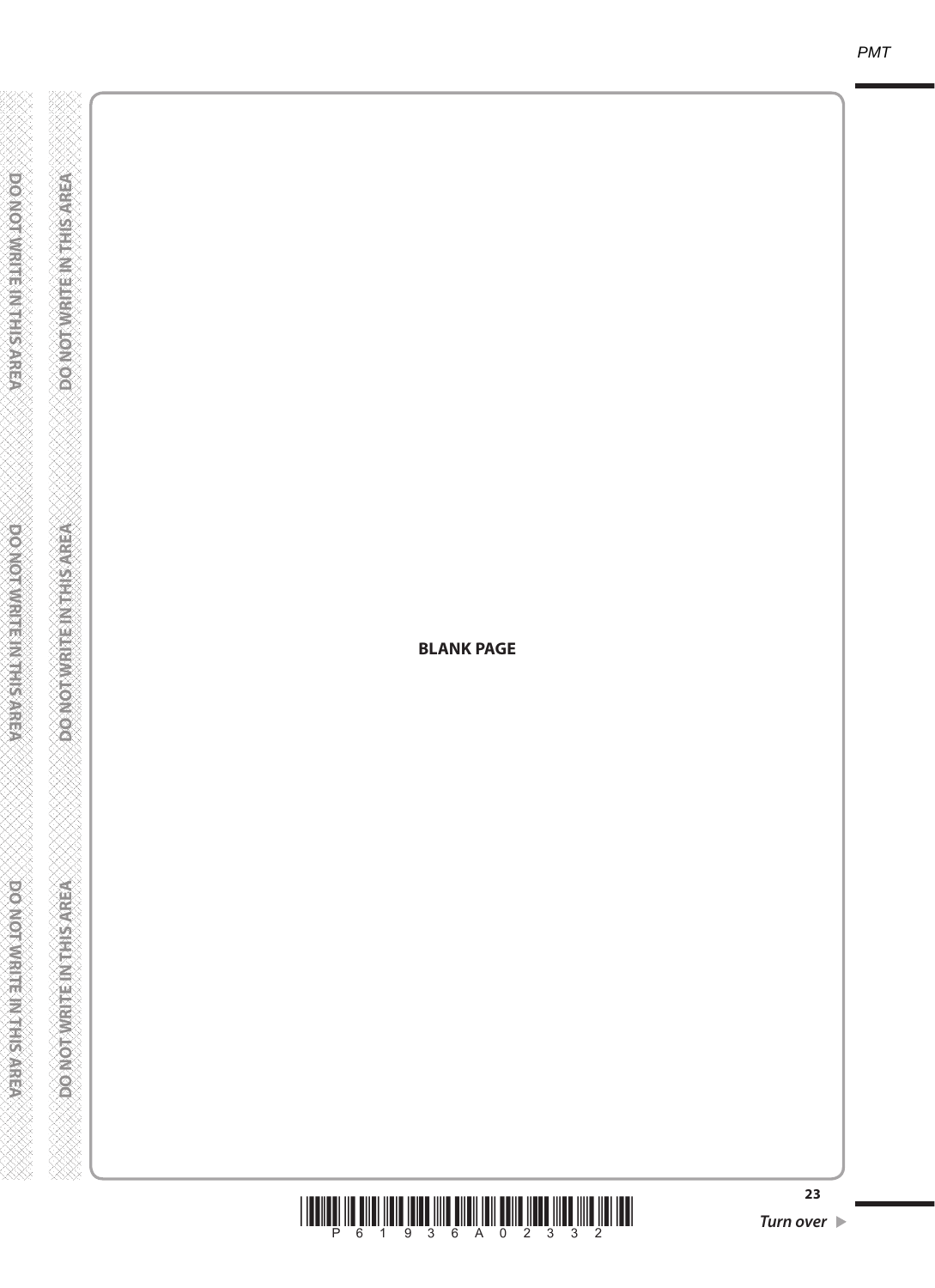| (a) Name an instrument the teacher should use to detect the radiation emitted from<br>the source.                               |     |
|---------------------------------------------------------------------------------------------------------------------------------|-----|
|                                                                                                                                 | (1) |
| (b) (i) State two sources of background radiation.                                                                              | (2) |
|                                                                                                                                 |     |
| (ii) Describe the procedure the teacher should follow to measure the background<br>radiation and correct the count measurement. | (3) |
|                                                                                                                                 |     |
|                                                                                                                                 |     |
|                                                                                                                                 |     |
|                                                                                                                                 |     |
|                                                                                                                                 |     |
|                                                                                                                                 |     |
|                                                                                                                                 |     |
|                                                                                                                                 |     |
|                                                                                                                                 |     |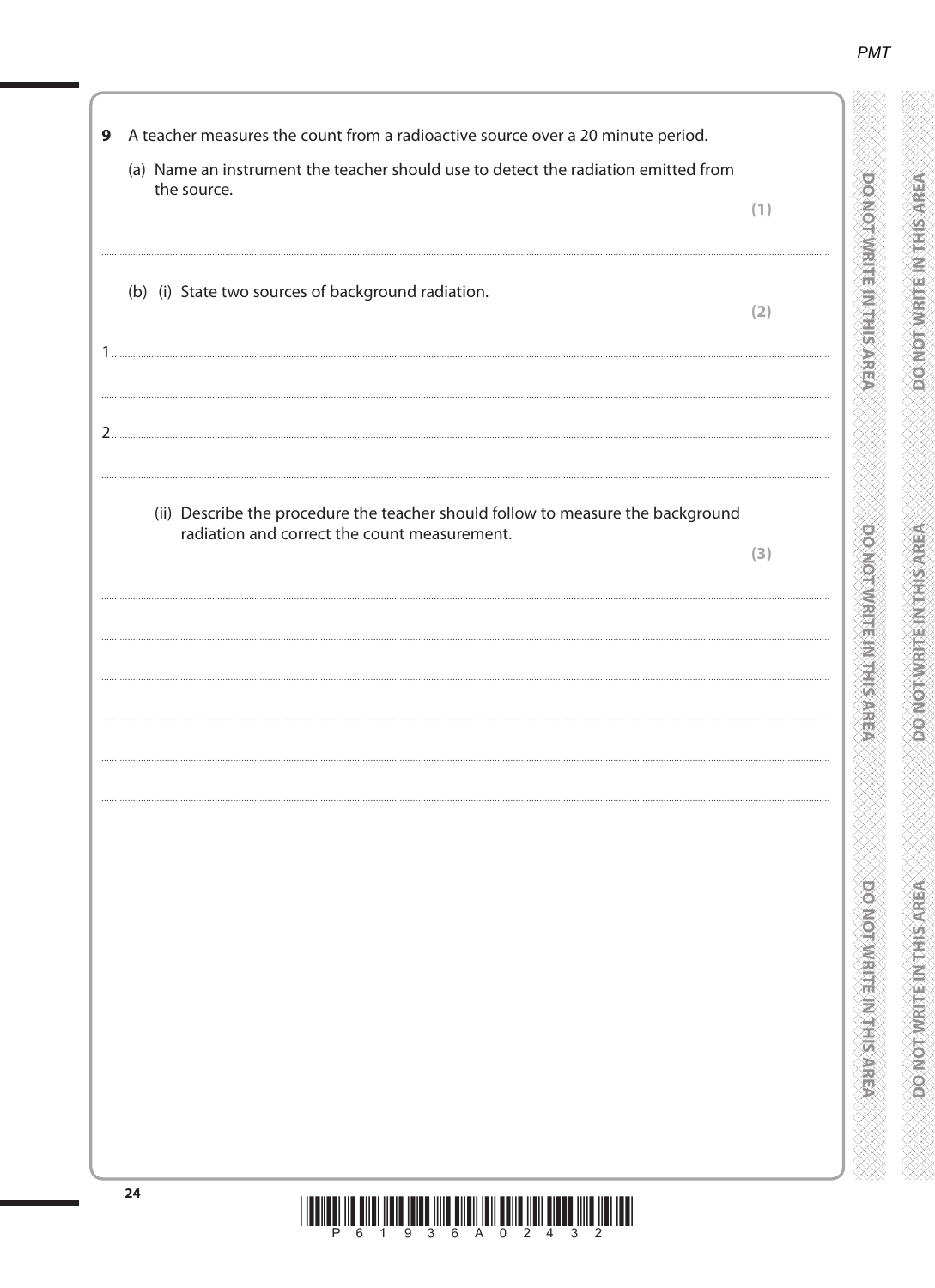|   | Describe how the nucleus of an atom is changed by the emission of a beta particle.              | (2) |
|---|-------------------------------------------------------------------------------------------------|-----|
|   | (d) State two ways that the teacher can reduce the risks when working with radioactive sources. | 2)  |
| 2 |                                                                                                 |     |
|   | (Total for Question 9 = 10 marks)                                                               |     |
|   |                                                                                                 |     |
|   |                                                                                                 |     |
|   |                                                                                                 |     |
|   |                                                                                                 |     |
|   |                                                                                                 |     |
|   |                                                                                                 |     |
|   |                                                                                                 |     |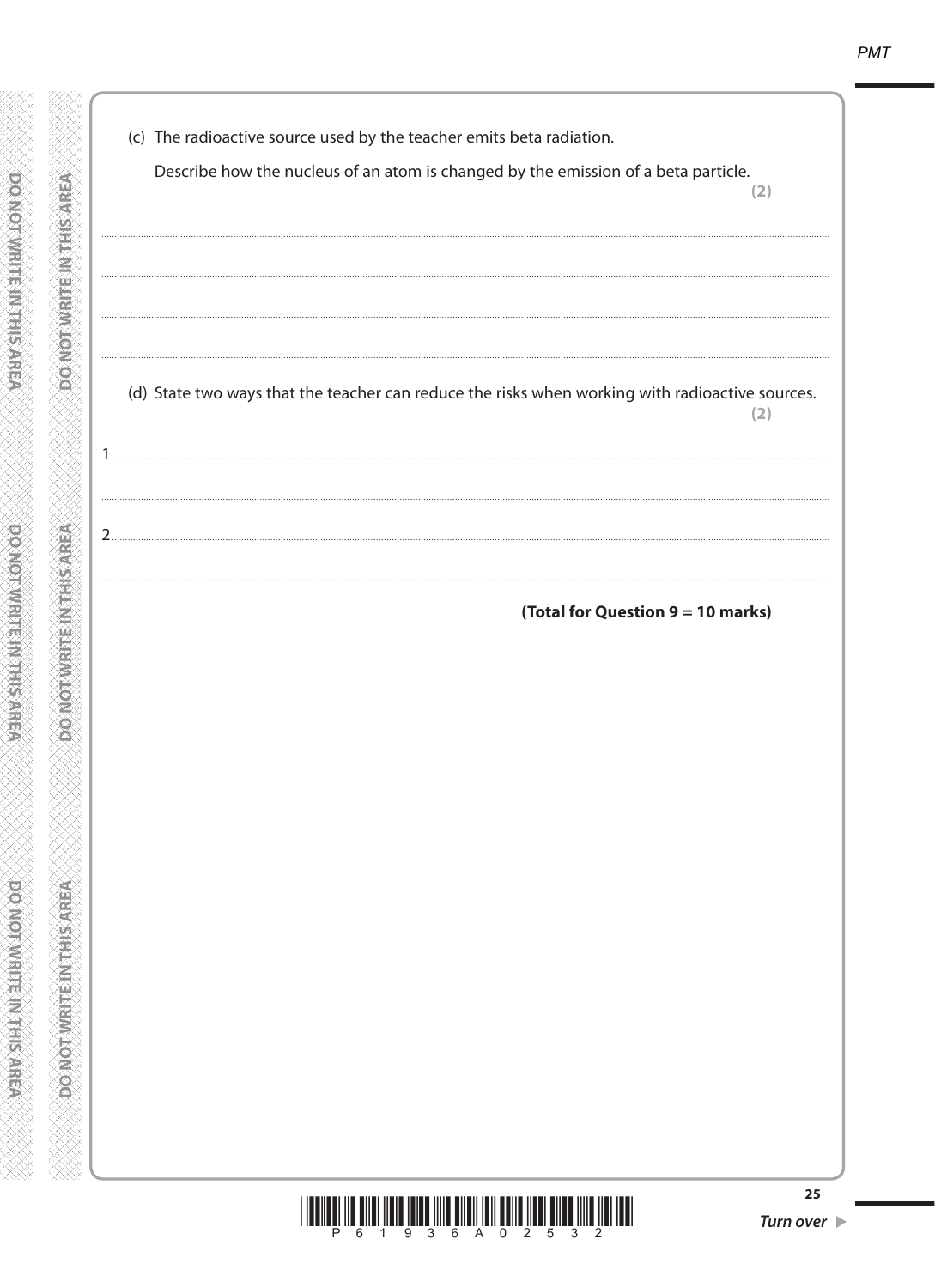| 10 The photograph shows a cylinder of compressed air used to breathe underwater. |     |
|----------------------------------------------------------------------------------|-----|
| © serg_dibrova/Shutterstock                                                      |     |
| (a) Explain how the air causes a pressure on the inside of the cylinder.         |     |
| Refer to particles in your answer.                                               | (3) |
|                                                                                  |     |
|                                                                                  |     |
|                                                                                  |     |
|                                                                                  |     |
| (b) Explain what happens to the pressure of the air inside the cylinder as its   |     |
| temperature increases.                                                           | (3) |
|                                                                                  |     |
|                                                                                  |     |
|                                                                                  |     |
|                                                                                  |     |
|                                                                                  |     |
|                                                                                  |     |
|                                                                                  |     |

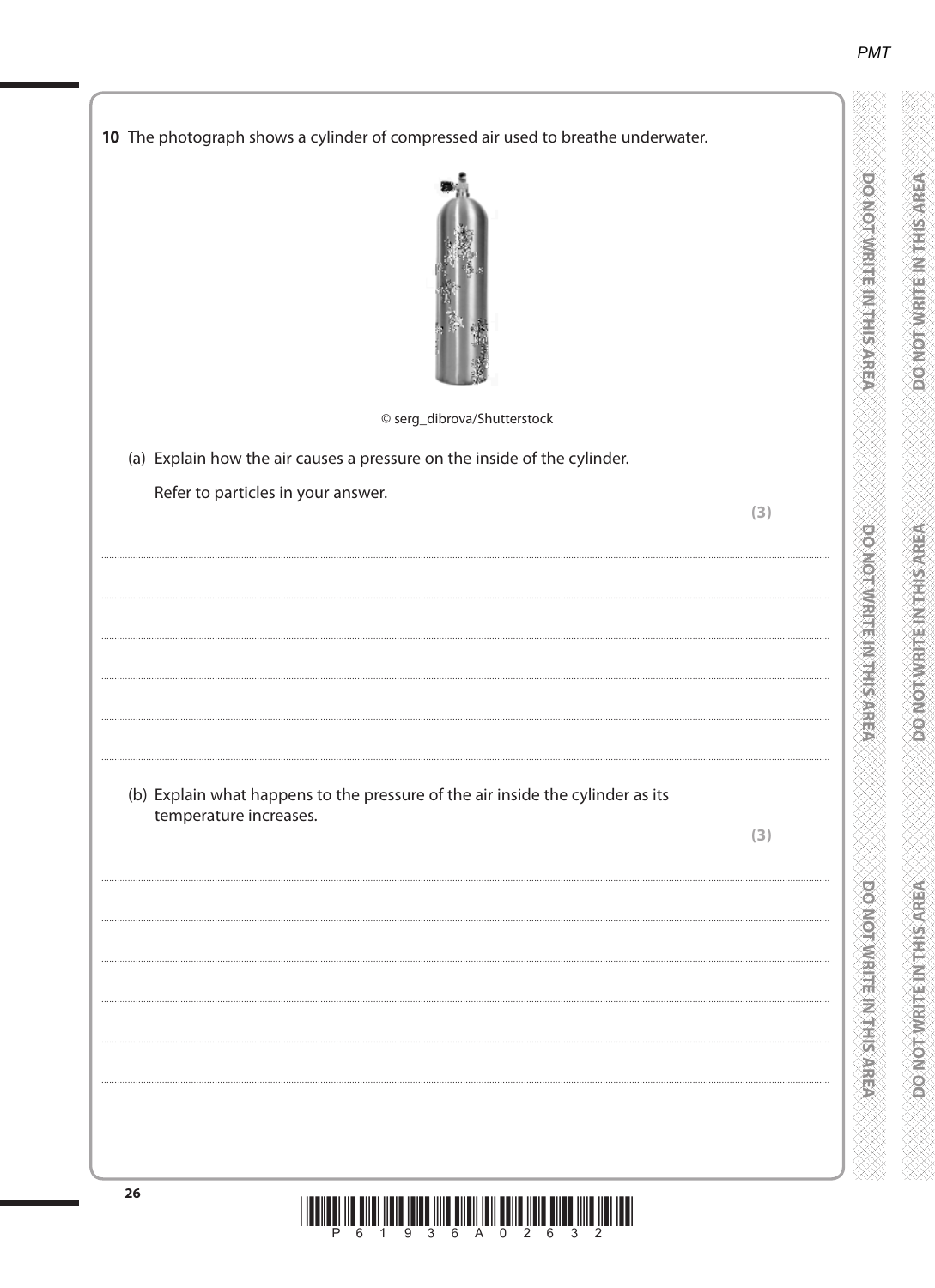(c) A fixed mass of air has a volume of 43 000 cm<sup>3</sup> when its pressure is 100 kPa. Calculate the pressure of this fixed mass of air when it is inside the cylinder. [volume of air in cylinder  $= 8500 \text{ cm}^3$ ] **(3)**

**DO NOT WRITE IN THIS AREA DO NOT WRITE IN THIS AREA DO NOT WRITE IN THIS AREA**

**DO NOT WRITE IN THIS AREA** 

DO NOT WRITE IN THIS AREA

**DO NOT WRITE INTHIS AREA** 

pressure = .............................................................. kPa

**(Total for Question 10 = 9 marks)**

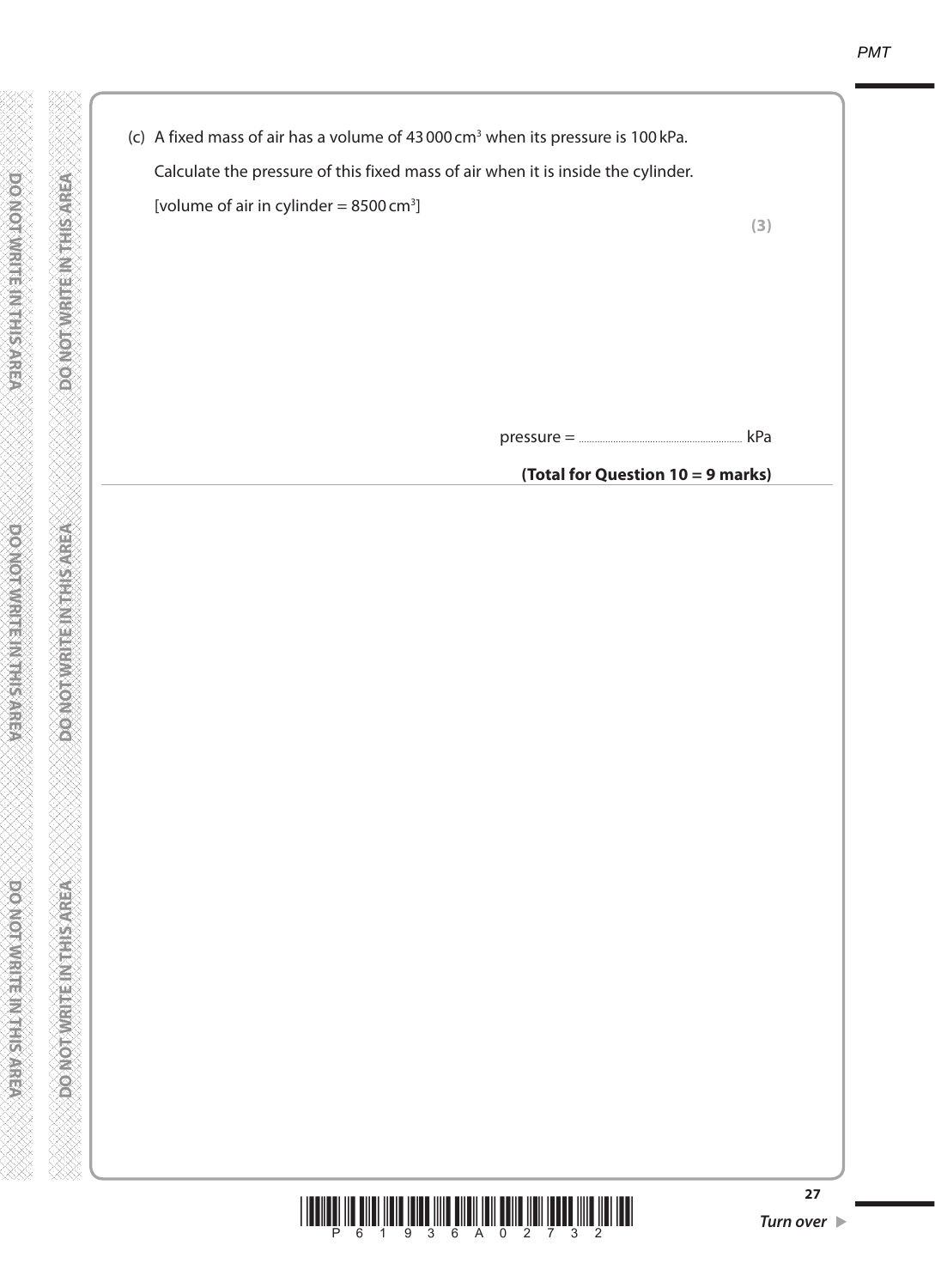**DOMOTOM: HE MITHSAREA** 

**DONOLWRITEINITEIN** 

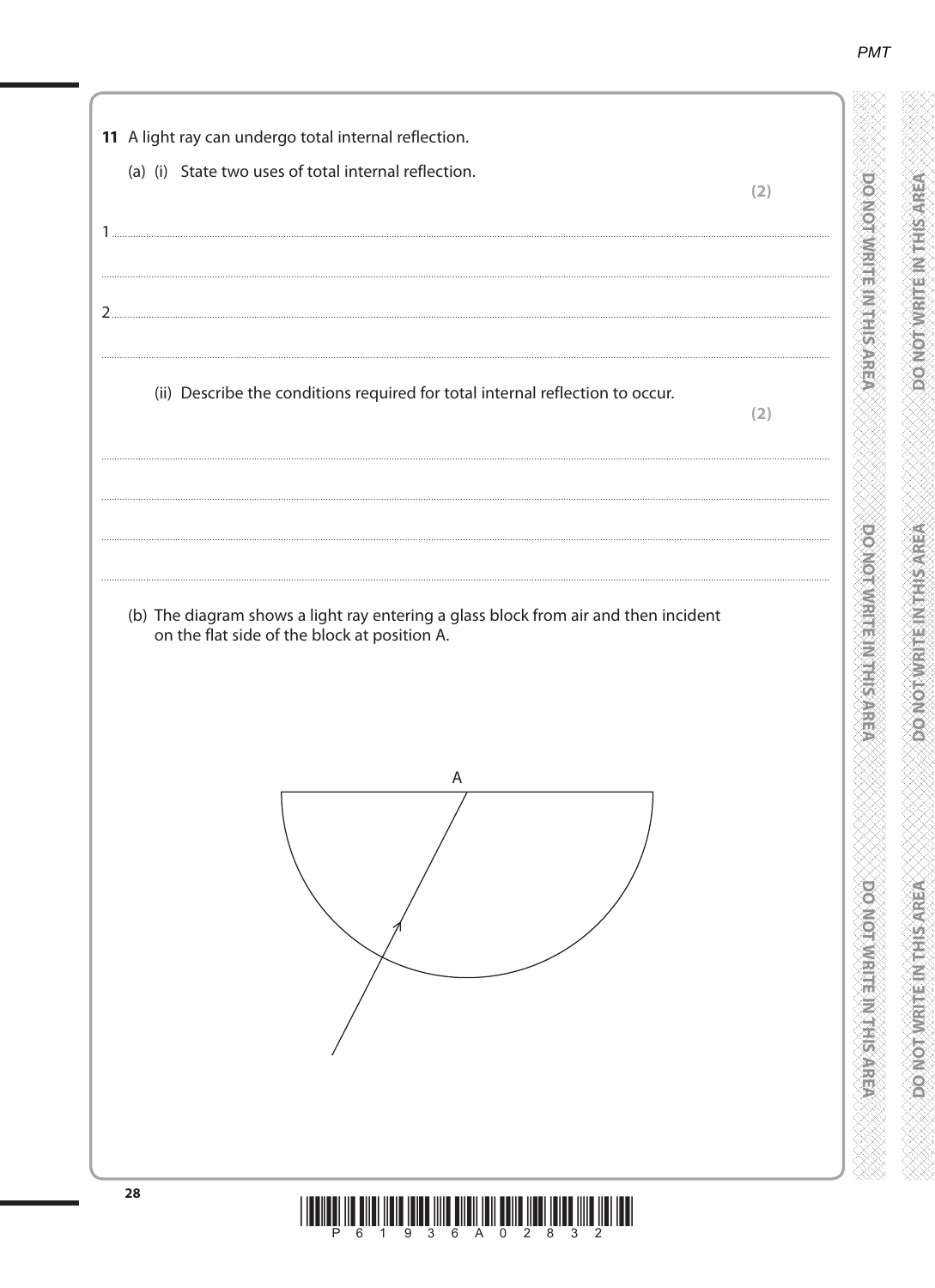| Draw the normal line where the light ray is incident on the flat side of the block.<br>(i)                                   | (1)                             |
|------------------------------------------------------------------------------------------------------------------------------|---------------------------------|
| (ii) Measure the angle of incidence.                                                                                         |                                 |
|                                                                                                                              | (1)                             |
|                                                                                                                              |                                 |
| (iii) The critical angle of the glass block is 40°                                                                           |                                 |
| Continue the path of the light ray after it reaches position A.                                                              |                                 |
|                                                                                                                              | (2)                             |
| (iv) State the equation linking critical angle and refractive index.                                                         | (1)                             |
|                                                                                                                              |                                 |
|                                                                                                                              |                                 |
|                                                                                                                              |                                 |
| (v) Calculate the refractive index of the glass block.                                                                       | (2)                             |
|                                                                                                                              |                                 |
|                                                                                                                              |                                 |
|                                                                                                                              |                                 |
|                                                                                                                              |                                 |
|                                                                                                                              |                                 |
|                                                                                                                              |                                 |
|                                                                                                                              |                                 |
| (Total for Question 11 = 11 marks)                                                                                           |                                 |
|                                                                                                                              |                                 |
|                                                                                                                              |                                 |
|                                                                                                                              |                                 |
|                                                                                                                              |                                 |
|                                                                                                                              |                                 |
|                                                                                                                              |                                 |
|                                                                                                                              |                                 |
|                                                                                                                              |                                 |
|                                                                                                                              |                                 |
|                                                                                                                              |                                 |
|                                                                                                                              |                                 |
| <u>Titudi ile bildi ilgib ishla illik bildi illik boʻlgan bildi ildi. Boʻlgan bildi ildi ildi.</u><br>$2^{\circ}$<br>3 6 A 0 | Turn over $\blacktriangleright$ |

**DO NOT WRITE IN THIS AREA DO NOT WRITE IN THIS AREA DO NOT WRITE IN THIS AREA**

**DOMOT WRITEIN THIS AREA** 

**DO NOT WRITE IN THIS AREA**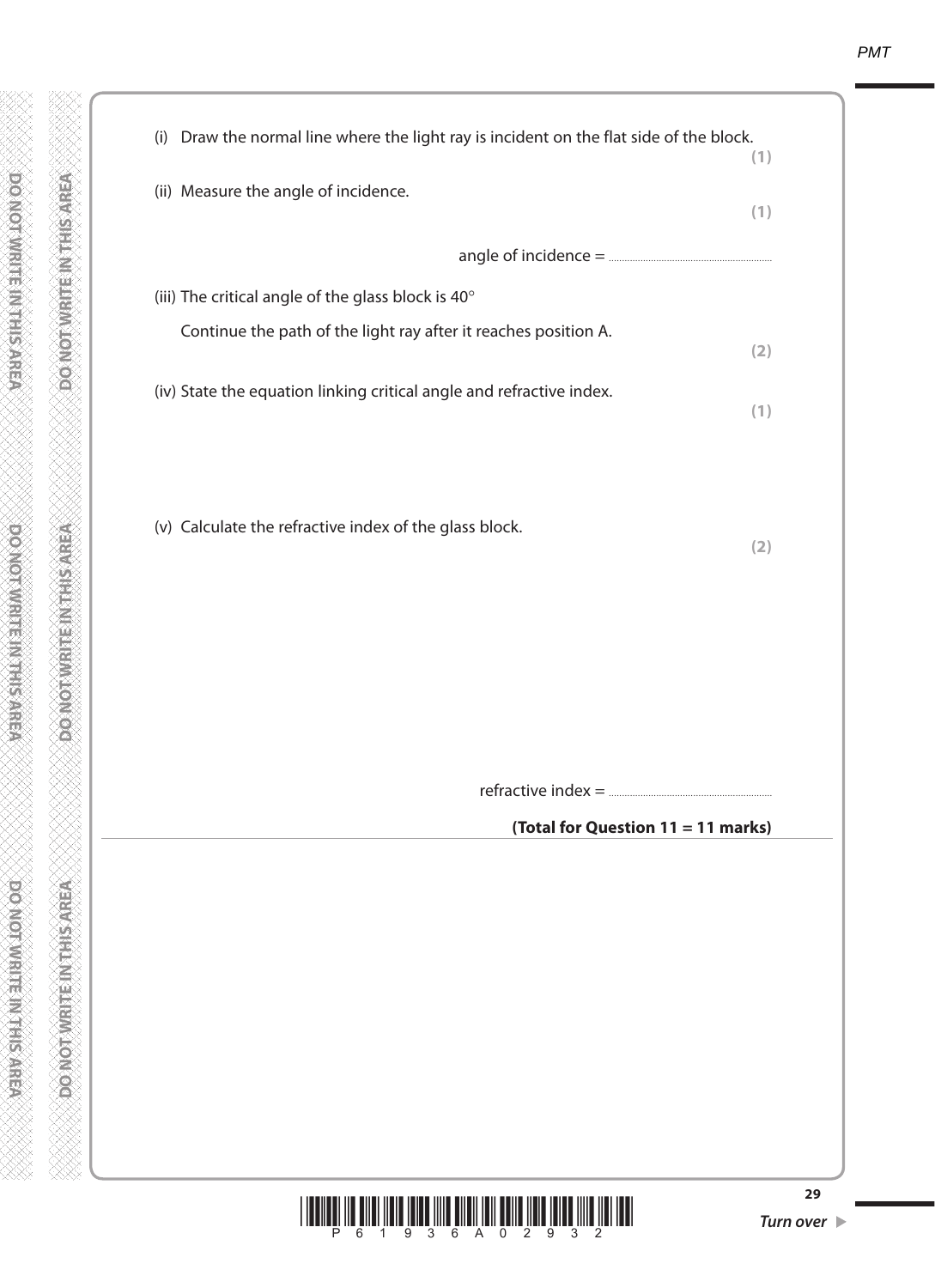

**30 30 100 100 100 100 100 100 100 100 100 100 100 100 100 100 100 100 100 100 100 100 100 100 100 100 100 100 100 100 100 100 100 100 100 100 100 1** 

**DO NOTE: AREA**<br>DO NOTE: AREA PRIME IN THIS AREA PRIME IN THIS AREA PRIME IN THIS AREA PRIME IN THIS AREA PRIME IN THIS AREA PRIME IN THE UPPER IN THE UPPER IN THE UPPER IN THE UPPER IN THE UPPER IN THE UPPER IN THE UPPER

DOMOTWRITE IN THIS AREA

**DO NOTE:** 

**DONOLWRITEIN THATSAREA** 

**DO NOTE:**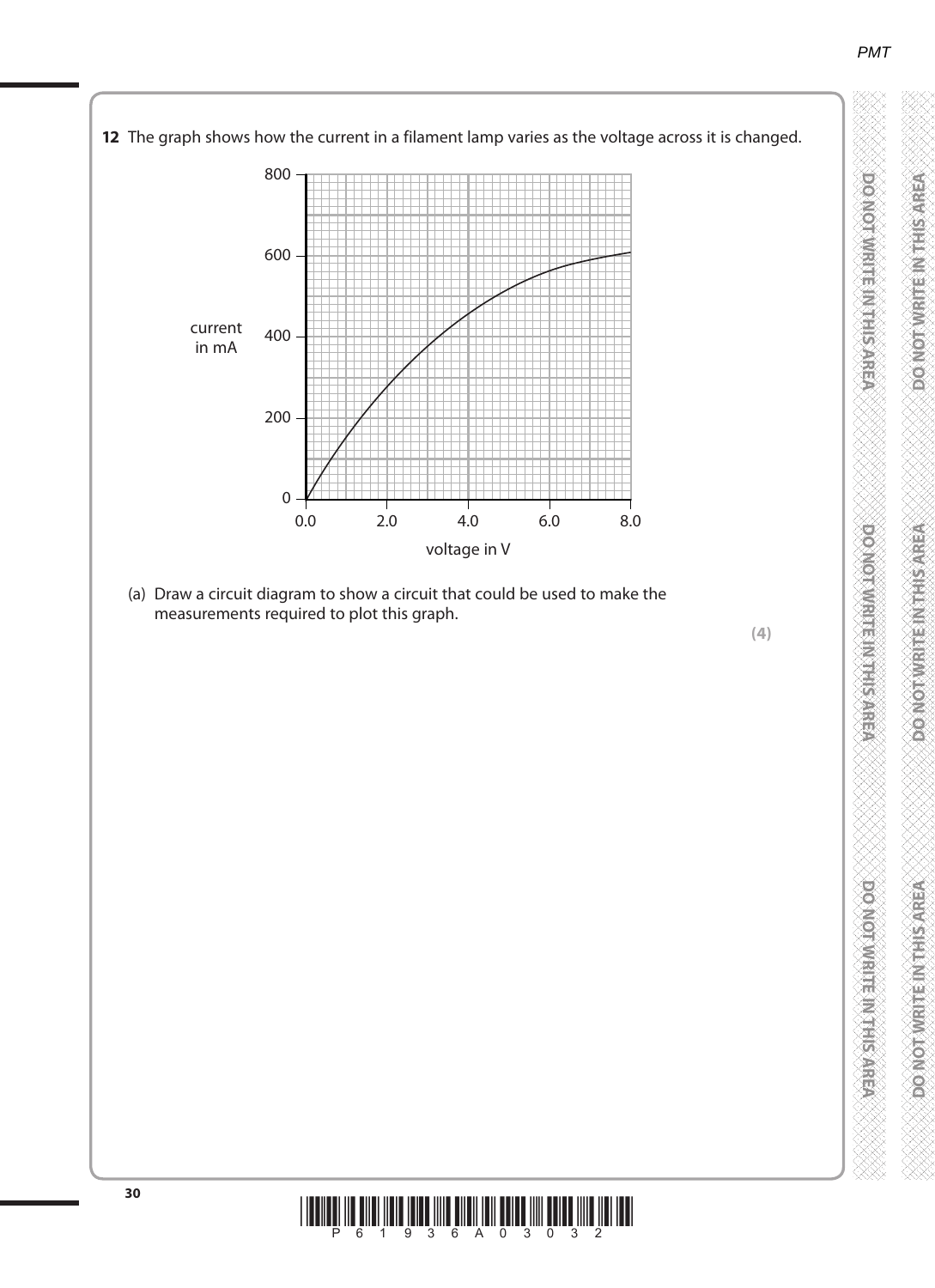(b) The resistance of the filament lamp changes as the voltage is increased. (i) Determine how the resistance of the filament lamp changes as the voltage is increased. You should use data from the graph in your answer.  $(4)$ (ii) Explain why the resistance changes as the voltage is increased.  $(3)$ (c) Draw a line on the graph to show how the current varies with voltage for a different filament lamp with a higher power rating.  $(1)$ (Total for Question 12 = 12 marks) **TOTAL FOR PAPER = 120 MARKS** 

**DOMOTIVIE BREAKEER** 

**DOMOT WRITEIN THIS AREA**